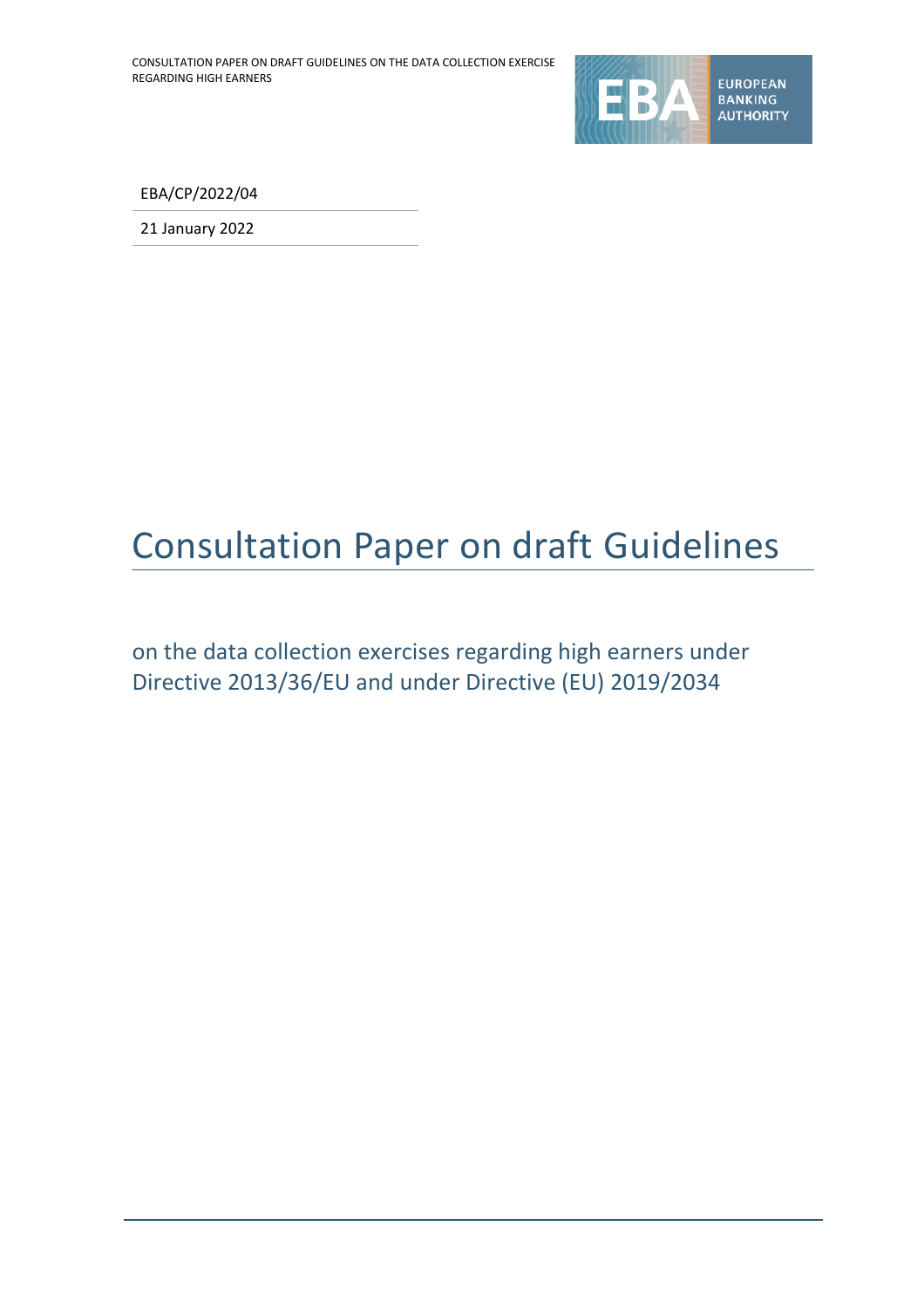

# **Contents**

|     | 1. Responding to this consultation                                                                                    | 3  |
|-----|-----------------------------------------------------------------------------------------------------------------------|----|
|     | 2. Executive summary                                                                                                  | 4  |
|     | 3. Background and rationale                                                                                           | 5  |
|     | 4. Draft guidelines                                                                                                   | 9  |
|     | <b>Compliance and reporting obligations</b>                                                                           | 10 |
|     | <b>Subject matter, scope and definitions</b>                                                                          | 11 |
|     | Implementation                                                                                                        | 12 |
| 1.  | Scope of application of the data collection exercises                                                                 | 13 |
| 1.1 | Scope of institutions that are subject to the high earner data collection under Directive<br>2013/36/EU (CRD)         | 13 |
| 1.2 | Scope of investment firms that are subject to the high earner data collection under<br>Directive (EU) 2019/2034 (IFD) | 13 |
| 2.  | Procedural specifications for firms                                                                                   | 14 |
| 3.  | General specifications regarding the high earner data collections                                                     | 14 |
| 4.  | Additional specifications regarding the high earner data collection with Annex I                                      | 16 |
| 5.  | Additional specifications regarding the high earner data collection with Annex II                                     | 17 |
| 6.  | Collection of data by competent authorities                                                                           | 18 |
| 7.  | Aggregation of data by competent authorities                                                                          | 18 |
| 8.  | Submission of data by competent authorities to the EBA                                                                | 18 |
| 9.  | Data quality                                                                                                          | 19 |
|     | ANNEX I - Information on the remuneration of high earners - Directive 2013/36/EU (CRD)                                | 21 |
|     | ANNEX II – Information on the remuneration of high earners – Directive (EU) 2019/2034 (IFD)                           | 27 |
|     | ANNEX III - Data quality checks                                                                                       | 32 |
|     | 5. Accompanying documents                                                                                             | 34 |
| 5.1 | Draft cost-benefit analysis/impact assessment                                                                         | 34 |
| 5.2 | Questions for the public consultation                                                                                 | 36 |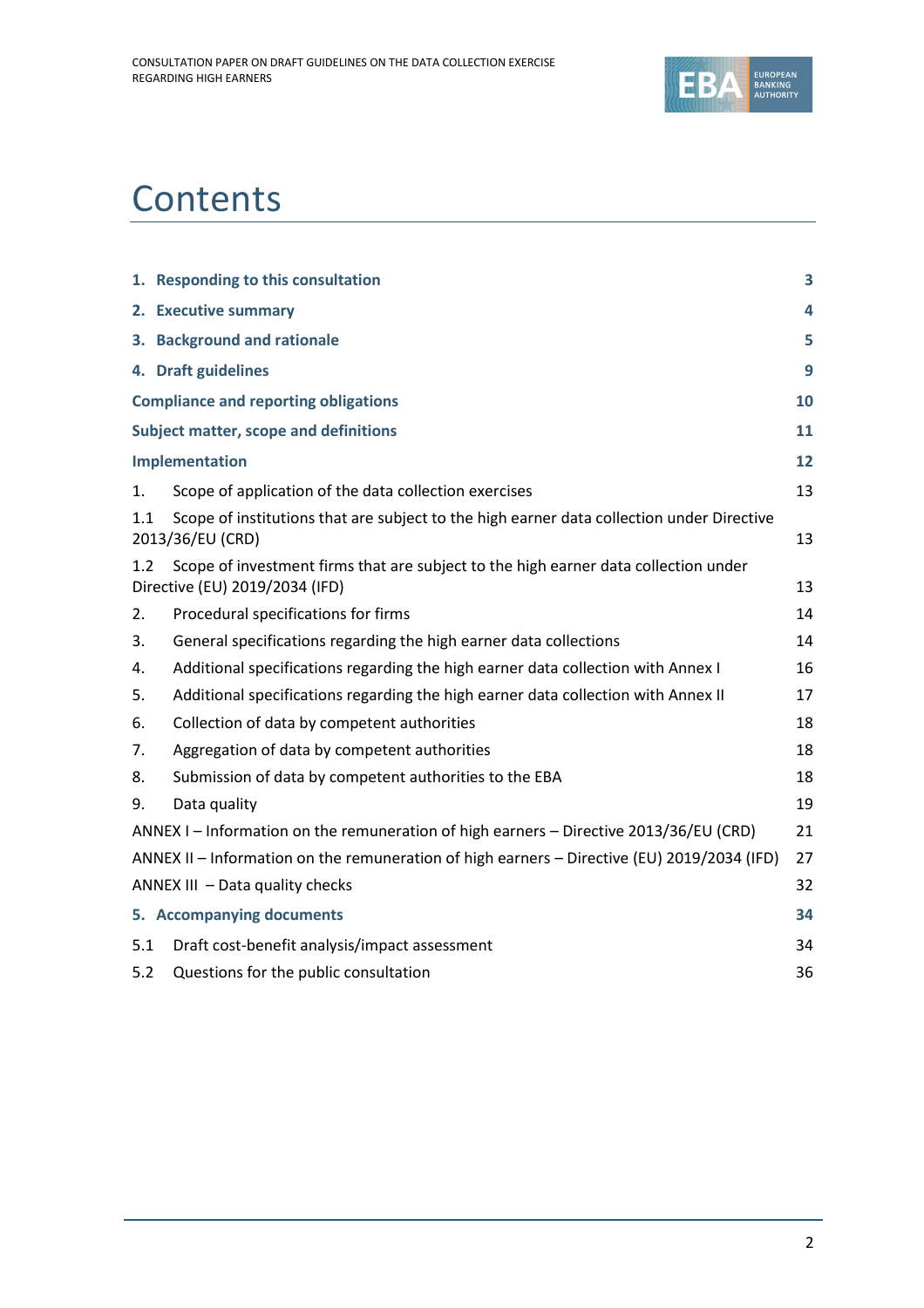

# 1. Responding to this consultation

The EBA invites comments on all proposals put forward in this paper and in particular on the specific questions summarised in 5.2.

Comments are most helpful if they:

- respond to the question stated;
- **•** indicate the specific point to which a comment relates;
- contain a clear rational;
- **Provide evidence to support the views expressed/ rationale proposed; and**
- describe any alternative regulatory choices the EBA should consider.

#### **Submission of responses**

To submit your comments, click on the 'send your comments' button on the consultation page by 21 March 2022. Please note that comments submitted after this deadline, or submitted via other means may not be processed.

#### **Publication of responses**

Please clearly indicate in the consultation form if you wish your comments to be disclosed or to be treated as confidential. A confidential response may be requested from us in accordance with the EBA's rules on public access to documents. We may consult you if we receive such a request. Any decision we make not to disclose the response is reviewable by the EBA's Board of Appeal and the European Ombudsman.

#### **Data protection**

The protection of individuals with regard to the processing of personal data by the EBA is based on Regulation (EU) 1725/2018 of the European Parliament and of the Council of 23 October 2018. Further information on data protection can be found under the [Legal notice section](http://eba.europa.eu/legal-notice) of the EBA website.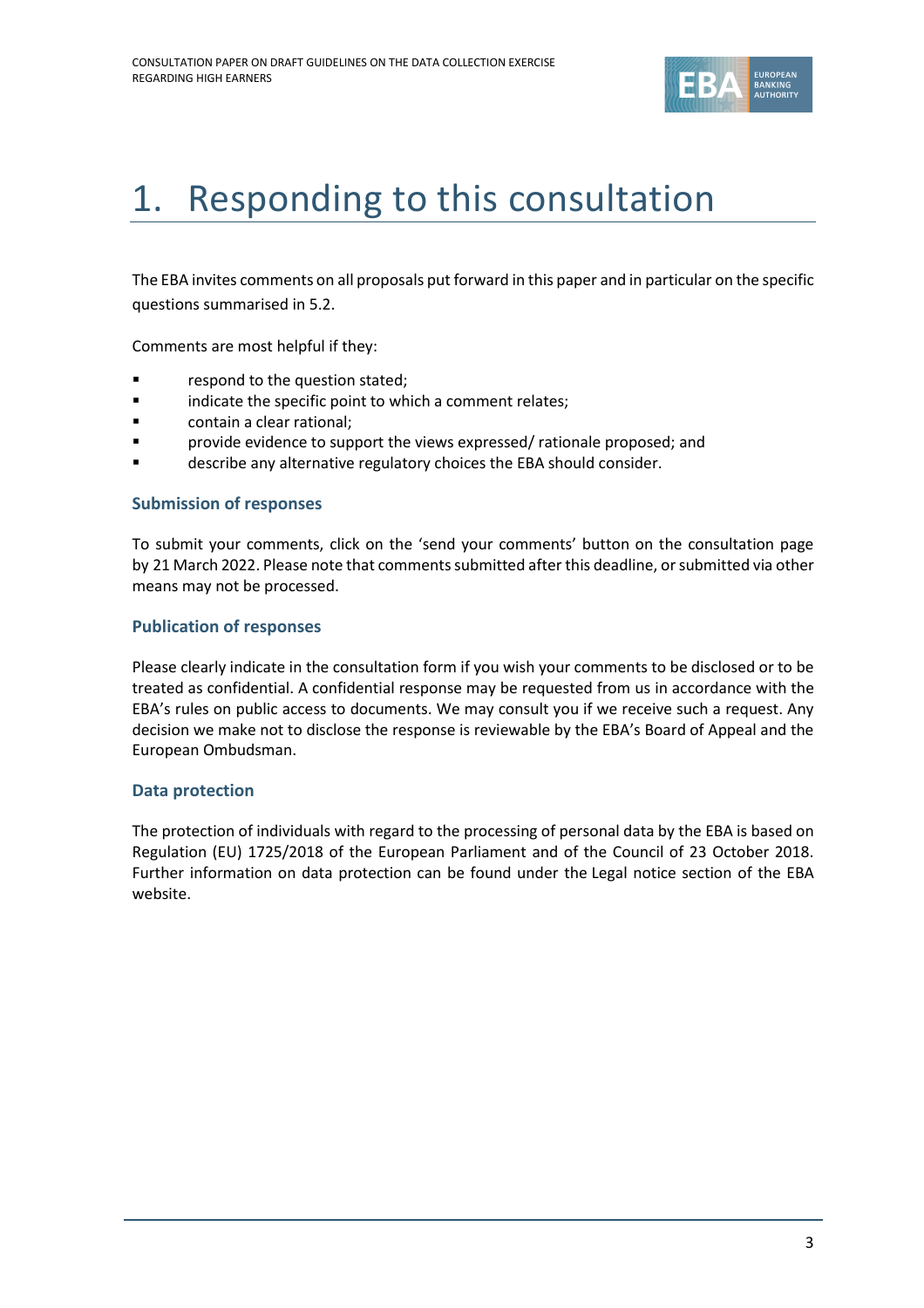

# 2. Executive summary

The European Banking Authority (EBA) is updating its 'Guidelines on the data collection exercise regarding high earners', which has been originally published in 2012 and has been revised in 2014. The current update implements the changes to the data collection requirements specified in Directive 2013/36/EU<sup>1</sup>, following the amendments introduced by Directive (EU) 2019/878<sup>2</sup>, and changes to the disclosure requirements in Regulation (EU) 575/2013<sup>3</sup>, introduced by Regulation (EU) 2019/876<sup>4</sup>. It was necessary to reflect those amendments in the Guidelines, in particular the introduction of derogations to the requirements to pay out a part of the variable remuneration in instruments and under deferral arrangements. These Guideline have also been updated in accordance with Directive (EU) 2019/2034<sup>5</sup> and Regulation (EU) 2019/2033<sup>6</sup>. The establishment of two distinct regulatory frameworks required a separation of the data collection on high earners in credit institutions and investment firms. The templates and instructions have been updated accordingly and specific templates for investment firms have been provided.

Directive 2013/36/EU and Directive (EU) 2019/2034 require competent authorities to collect information on the number of natural persons, per institution and investment firm respectively, who are remunerated EUR 1 million or more per financial year, in pay brackets of EUR 1 million, including their job responsibilities, the business area and the main elements of the salary, bonus, long-term award and pension contribution.

The annual collection of data regarding high earners under the updated Guidelines should start in 2023 forthe financial year that ends in 2022. For the financial year 2021 high earners data collection exercise, competent authorities will continue to collect data under the EBA guidelines EBA/GL/2014/07 for institutions and investment firms, unless they are small and noninterconnected. The EBA will continue to annually publish high earner data on an aggregate home Member State basis in a common format.

#### **Next steps**

The EBA is consulting on the draft Guidelines for a period of two month. A shorter time period for the public consultation than usual is needed to ensure that the Guidelines can be finalised in good time so that the revisions to the data collection exercises can be implemented in the reporting systems of institutions, investment firms, competent authorities and the EUCLID system of the EBA with regard to data for the financial year 2022.

<sup>1</sup> Directive 2013/36/EU of the European Parliament and of the Council of 26 June 2013 on access to the activity of credit institutions and the prudential supervision of credit institutions

<sup>2</sup> Directive (EU) 2019/878 of the European Parliament and of the Council of 20 May 2019 amending Directive 2013/36/EU

<sup>3</sup> Regulation (EU) No 575/2013 of the European Parliament and of the Council of 26 June 2013 on prudential requirements for credit institutions and amending Regulation (EU) No 648/2012

<sup>4</sup> Regulation (EU) 2019/876 of the European Parliament and of the Council of 20 May 2019 amending Regulation (EU) No 575/2013 and Regulation (EU) No 648/2012

<sup>5</sup> Directive (EU) 2019/2034 of the European Parliament and of the Council of 27 November 2019 on the prudential supervision of investment firms

<sup>6</sup> Regulation (EU) 2019/2033 of the European Parliament and of the Council of 27 November 2019 on the prudential requirements of investment firms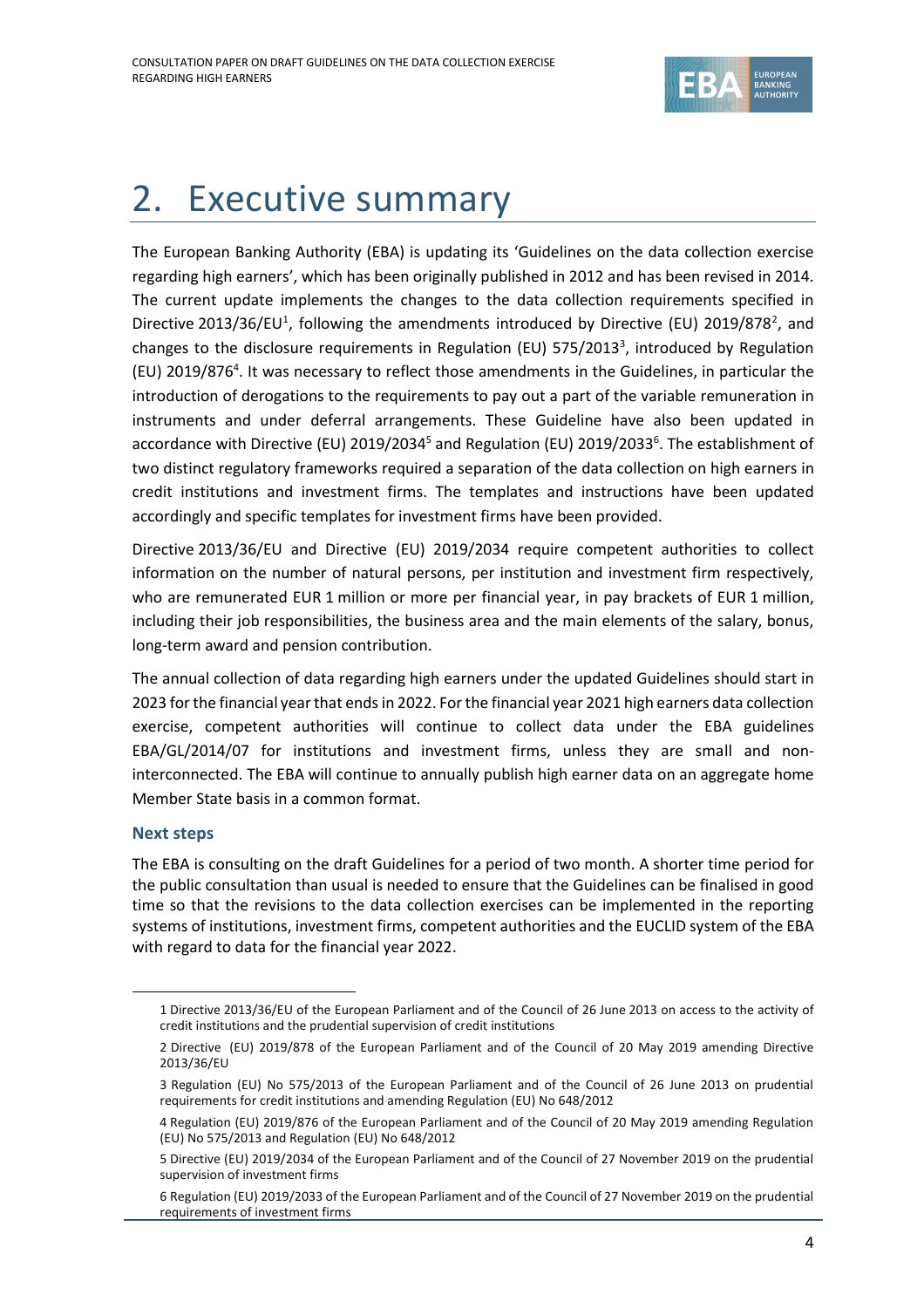

# 3. Background and rationale

- 1. The objective of the data collection on high earners is to analyse and publish year-to-year developments in the number of individuals earning at least EUR 1 million within the European Union and the European Economic Area (EEA), and within the different Member States, and to assess the major components of remuneration awarded to high earners in different business areas. This information can be used together with other remuneration benchmarking data to analyse the application of remuneration policies within the European Union and the EEA, and the trends in remuneration practices, to improve the remuneration framework.
- 2. The EBA started the collection of high earner data in 2010 based on a mandate provided in Directive 2010/76/EU and published the 'Guidelines on the data collection exercise regarding high earners' in 2012 (EBA/GL/2012/05). Those Guidelines have been revised in 2014 (EBA/GL/2014/07) taking into account the changes introduced by Directive 2013/36/EU.
- 3. The current updates to the 'EBA Guidelines on the data collection exercise regarding high earners' (EBA/GL/2014/07) implement the changes to CRD, introduced by Directive (EU) 2019/878. Those amendments concern, in particular, the introduction of derogations to the requirements to pay out a part of the variable remuneration in instruments and under deferral arrangements. The updates also implement changes to the disclosure requirements in CRR, introduced by Regulation (EU) 2019/876.
- 4. Article 75(3) of Directive 2013/36/EU (CRD) states that '[c]ompetent authorities shall collect information on the number of natural persons per institution remunerated EUR 1 million or more per financial year, in pay brackets of EUR 1 million, including their job responsibilities, the business area involved and the main elements of salary, bonus, long-term award and pension contribution. That information shall be forwarded to EBA, which shall publish it on an aggregate home Member State basis in a common reporting format. EBA may elaborate guidelines to facilitate the implementation of this paragraph and ensure the consistency of the information collected.'
- 5. Article 34(4) of Directive (EU) 2019/2034 (IFD) states that 'Member States shall ensure that investment firms provide competent authorities with information on the number of natural persons per investment firm that are remunerated EUR 1 million or more per financial year, in pay brackets of EUR 1 million, including information on their job responsibilities, the business area involved and the main elements of salary, bonus, long-term award and pension contribution … Competent authorities shall forward the information … to EBA, which shall publish it on an aggregate home Member State basis in a common reporting format. EBA, in consultation with ESMA, may issue guidelines to facilitate the implementation of this paragraph and to ensure the consistency of the information collected.' In line with IFD, investment firms that meet all of the conditions to qualify as small and non-interconnected investment firms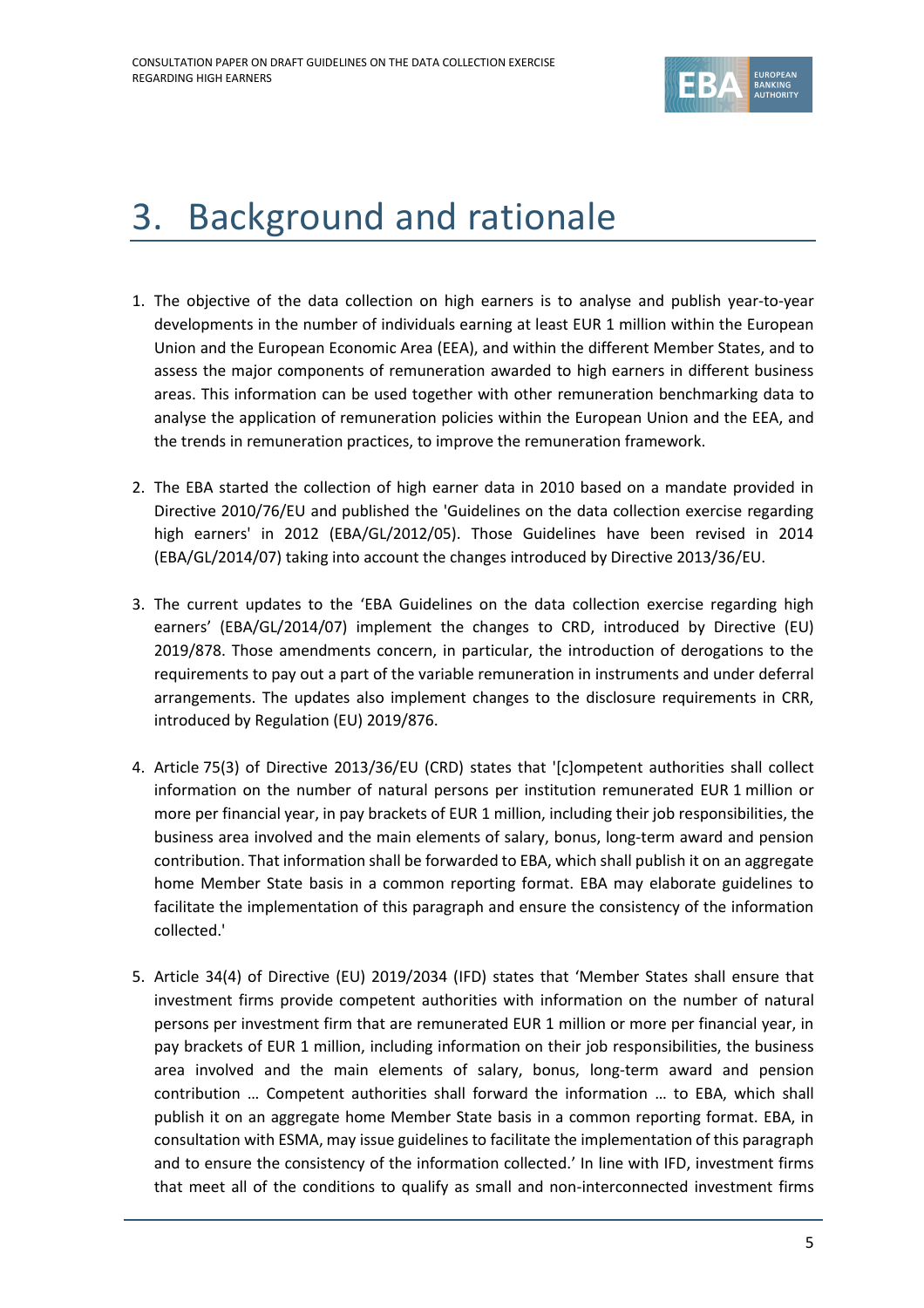

under Article 12(1) of Regulation (EU) 2019/2033 (IFR) do not fall under the scope of application of these guidelines on the individual basis. The revised Guidelines specify the collection of high earner data for investment firms under IFD and IFR. The CRD and IFD require competent authorities of Member States to collect data regarding high earners from institutions and investment firms respectively. Given the distinct regulatory frameworks, the consulted guidelines include two templates, one for institutions and investment firms that have to apply remuneration requirements under CRD and one for investment firms that have to apply remuneration requirements under IFD. The consulted Guidelines should be read in conjunction with the applicable 'EBA Guidelines on sound remuneration policies under CRD' and the 'EBA Guidelines on sound remuneration policies under IFD'.

- 6. To ensure proportionality, the EBA is streamlining the collection of data at the consolidated and the individual levels to ensure that double reporting is avoided, and the burden imposed on competent authorities and financial institutions remains commensurate to the objective pursued. To that end, high earners data should be reported at the level of consolidation set out in Article 13 CRR and Article 7 IFR and should concern all the high earners data for all entities and branches of the banking or the investment firm group while, where no group exists, high earner data should be reported at the individual level and include also data relevant to branches. Further, competent authorities should ensure that third country branches submit information in accordance with these Guidelines.
- 7. While the data collected is consistent with the consulted 'EBA guidelines on the benchmarking exercises on the remuneration practices, on the gender pay gap and on approved higher ratios under Directive 2013/36/EU', the number of datapoints to be submitted for high earners has been reduced. Datapoints that are to be submitted for remuneration benchmarking purposes as part of the additional information on the variable remuneration of identified staff that is disclosed by institutions or investment firms, but concern the remuneration awarded for preceding financial years, are not included in the templates for the data collections on high earners.
- 8. Information should be provided for payment brackets of EUR 1 million as required by the CRD and IFD. The data collected covers all main elements of variable and fixed remuneration for high earners in institutions and investment firms.
- 9. The CRD and IFD require to collect information on high earners responsibilities and the business areas involved. The Guidelines differentiate between management body in its management and in its supervisory function, senior management, staff whose professional activities have a material impact on the institution's risk profile (identified staff), staff in control functions and other staff. Business areas have been specified, having in mind the internal organisation of institutions and investment firms and their typical business activities.
- 10.To ensure an accurate allocation of staff to different categories, the Guidelines clarify that staff with more than one relevant function or business area should be assigned to the function or business area in which the staff member's main activities are carried out. Each individual and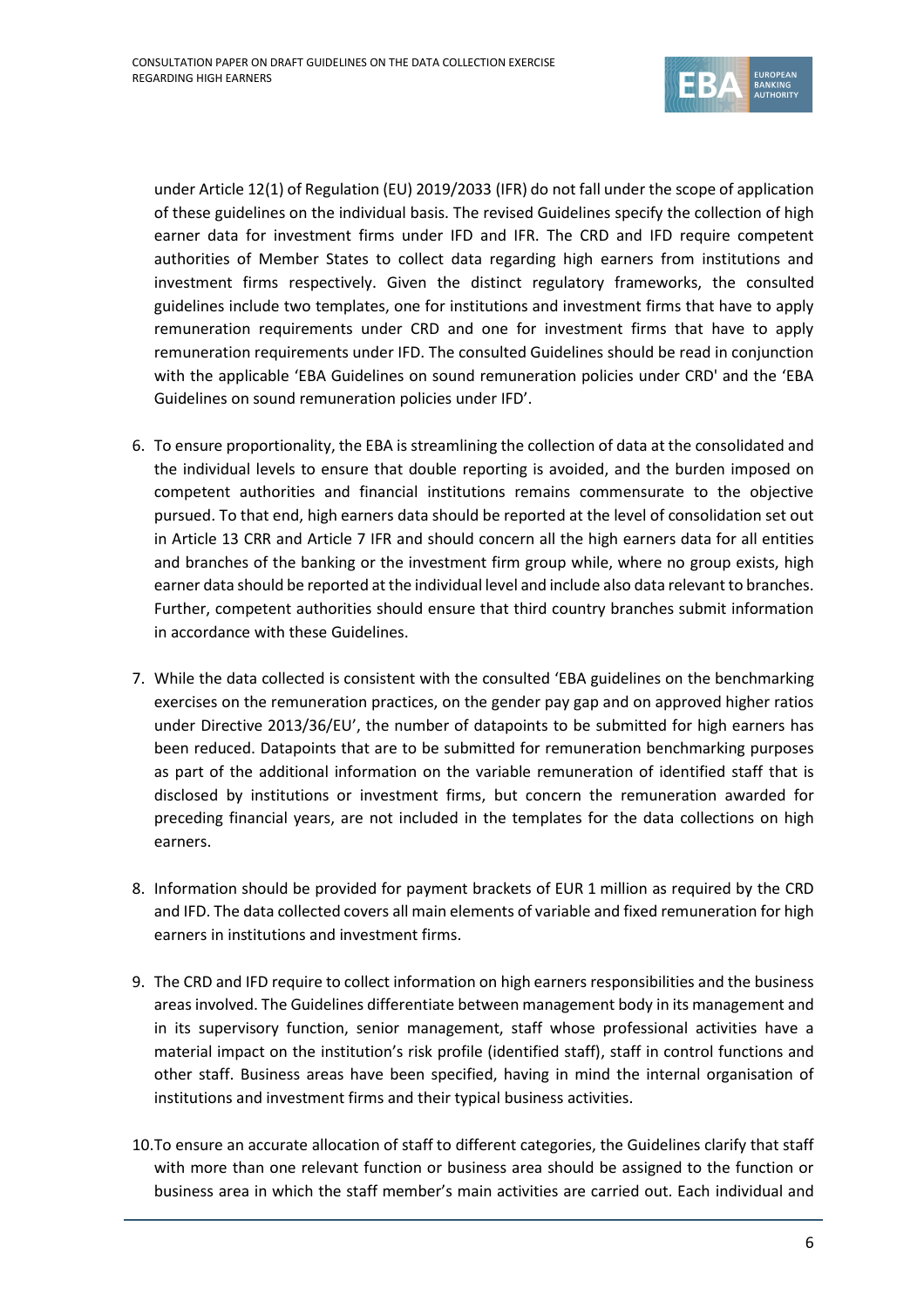

the amount they are paid should only be reported once, and amounts paid to one individual should not be split between different functions, business areas or responsibilities. Staff that is predominantly active in subsidiaries and branches of EEA groups that are located in third countries are excluded from the data collections. Data is only collected for high earners that are predominantly active in the EU/EEA.

- 11.The data collections regarding high earners should take place at the highest level of consolidation within the EEA, including also institutions and investment firms that report only on a stand-alone basis and are not part of an EU banking or investment firm group. The data collection should also encompass EEA branches of institutions and investment firms that have their head office in a third country.
- 12.For data submitted by institutions, it is necessary, where group data is reported, to separate high earners that are reported for financial institutions, including investment firms, that are subject to a specific remuneration framework, as they apply a different remuneration regime in line with Article 109(4) CRD. Moreover, it is necessary to separate the number of high earners in subordinated investment firms and their subsidiaries, as to avoid that they are counted twice, i.e. once in the data collection under CRD and once in the data collection under IFD, when the total number of high earners as an aggregate of both exercises is established.

*Figure 1: example of reporting responsibilities for high earners (HE) in banking groups and investment firms (IF)*

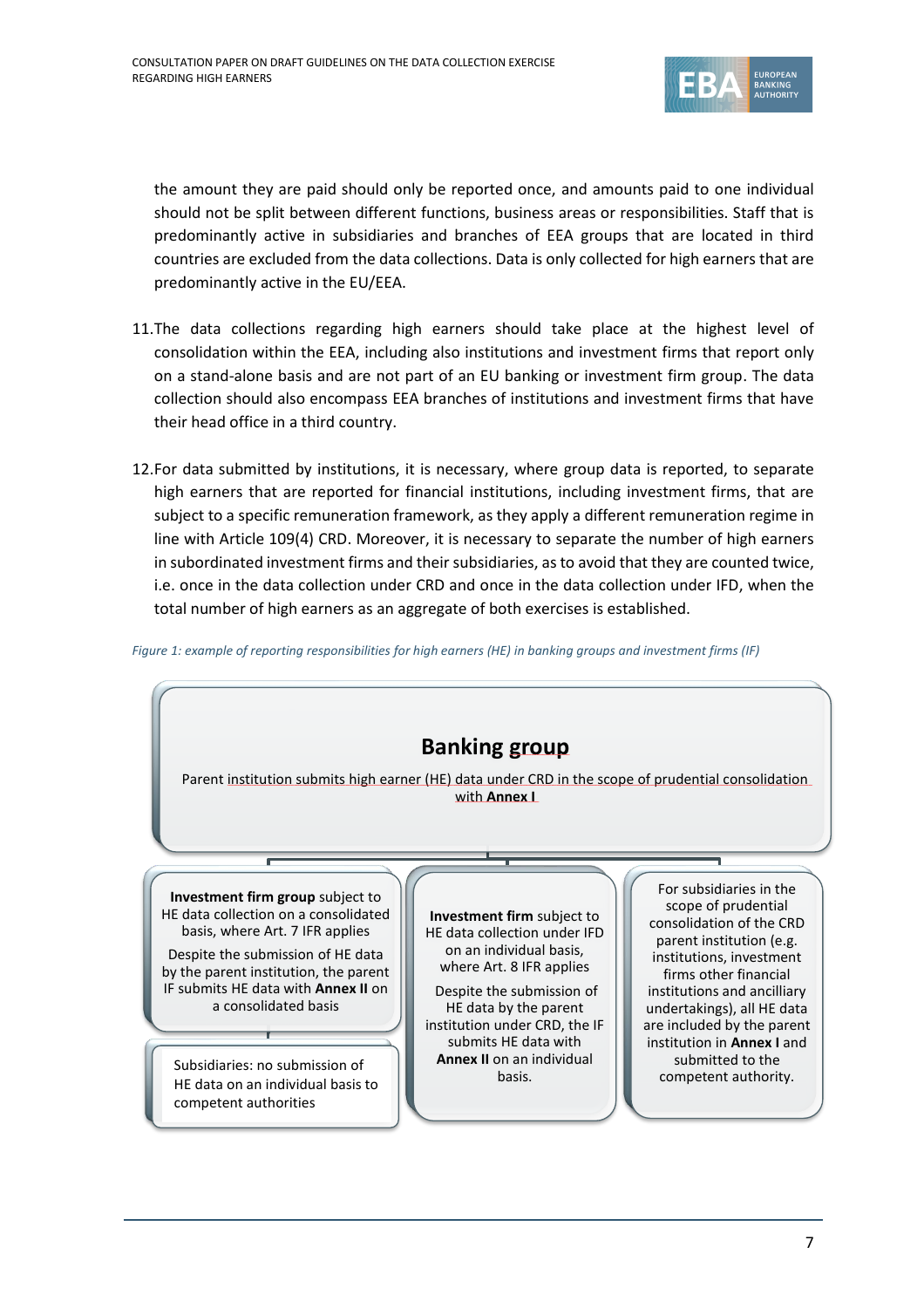

- 13.Additional guidance is provided to ensure that the data has the appropriate quality for deriving reliable and consistent information. Institutions, investment firms and competent authorities should check the consistency of the data, before they are submitted.
- 14.The EBA aggregates the submissions of competent authorities for each EEA state and publishes an annual report regarding high earners. In this context the EBA informs competent authorities of aggregated data per payment bracket received from other competent authorities.
- 15.For the financial year 2021 high earners data collection exercise, competent authorities should continue to collect data from institutions and investment firms (unless they are small and noninterconnected) in line with the 2014 guidelines allowing for a continuous data collection.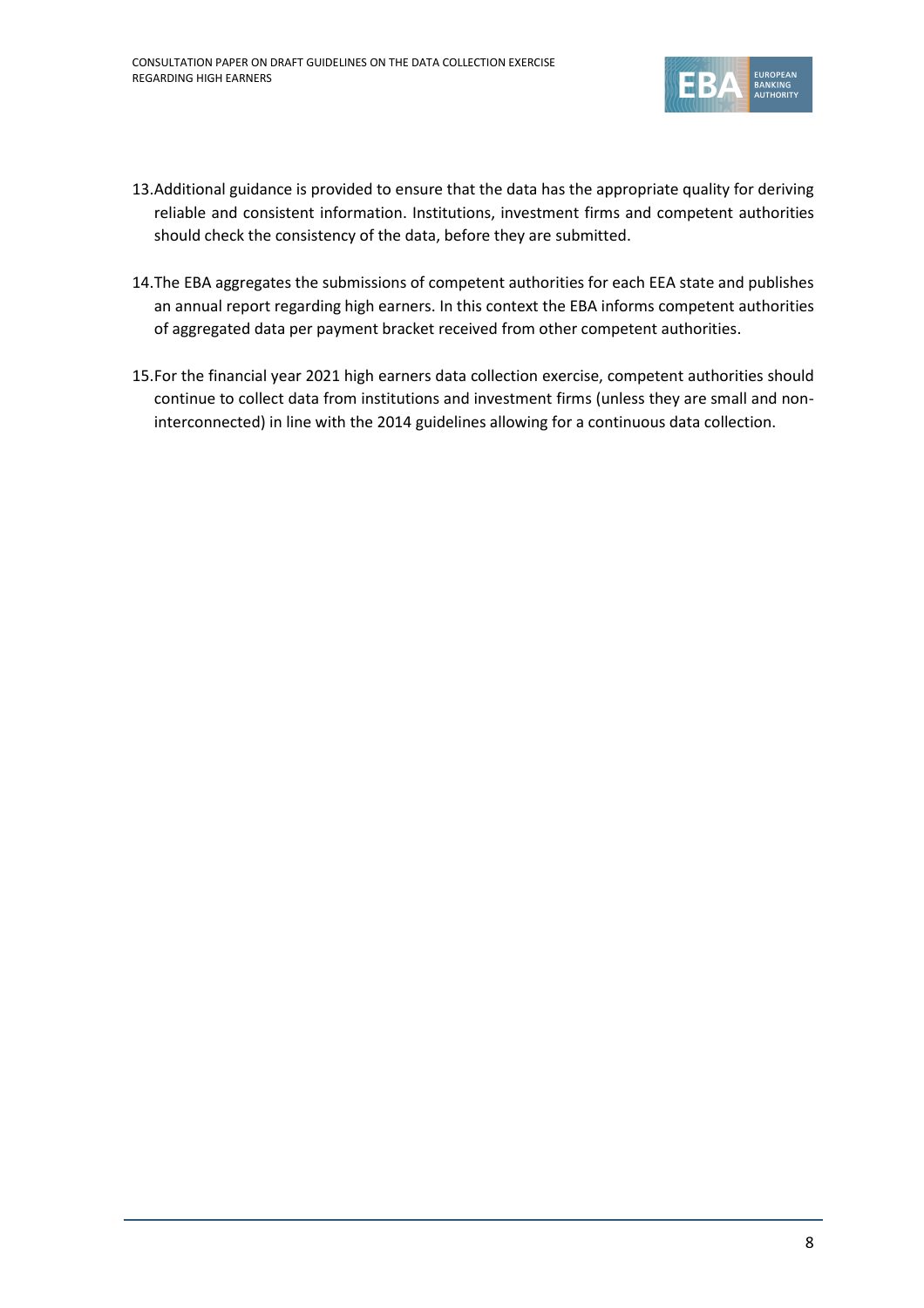

# 4. Draft guidelines

EBA/GL-REC/20XX/XX

DD Month YYYY

# Consultation Paper on draft Guidelines

on the data collection exercises regarding high earners under Directive 2013/36/EU and under Directive (EU) 2019/2034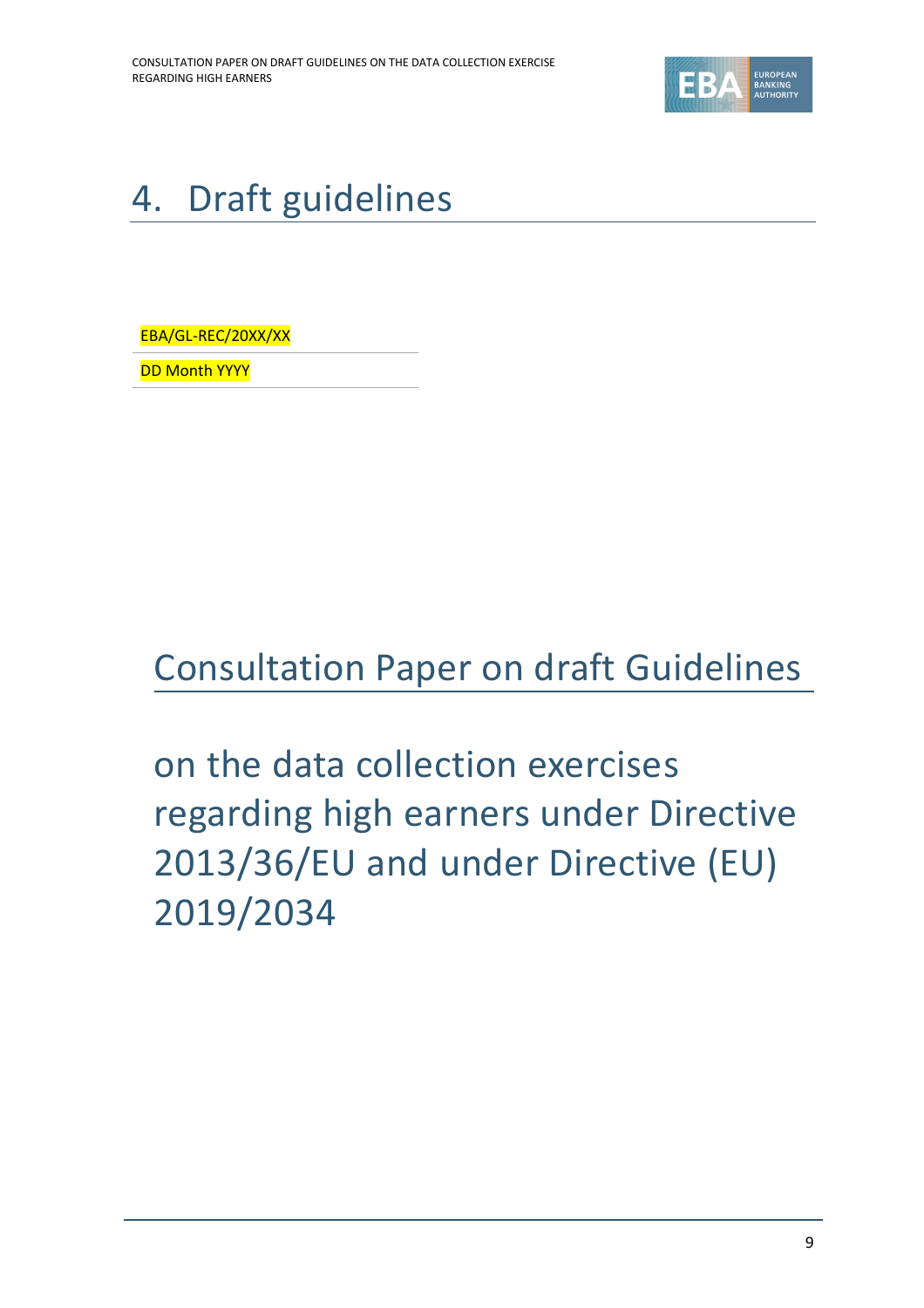

## Compliance and reporting obligations

### Status of these guidelines

- 1. This document contains guidelines issued pursuant to Article 16 of Regulation (EU) No  $1093/2010<sup>7</sup>$ . In accordance with Article 16(3) of Regulation (EU) No 1093/2010, competent authorities and financial institutions must make every effort to comply with the guidelines.
- 2. Guidelines set the EBA view of appropriate supervisory practices within the European System of Financial Supervision or of how Union law should be applied in a particular area. Competent authorities as defined in Article 4(2) of Regulation (EU) No 1093/2010 to whom guidelines apply should comply by incorporating them into their practices as appropriate (e.g. by amending their legal framework or their supervisory processes), including where guidelines are directed primarily at financial institutions.

#### Reporting requirements

- 3. According to Article 16(3) of Regulation (EU) No 1093/2010, competent authorities must notify the EBA as to whether they comply or intend to comply with these guidelines, or otherwise with reasons for non-compliance, by  $\left[\frac{dd \cdot m}{\gamma y}y\right]$ . In the absence of any notification by this deadline, competent authorities will be considered by the EBA to be non-compliant. Notifications should be sent by submitting the form available on the EBA website with the reference 'EBA/GL/202x/xx'. Notifications should be submitted by persons with appropriate authority to report compliance on behalf of their competent authorities. Any change in the status of compliance must also be reported to EBA.
- 4. Notifications will be published on the EBA website, in line with Article 16(3).

 $^7$  Regulation (EU) No 1093/2010 of the European Parliament and of the Council of 24 November 2010 establishing a European Supervisory Authority (European Banking Authority), amending Decision No 716/2009/EC and repealing Commission Decision 2009/78/EC, (OJ L 331, 15.12.2010, p.12).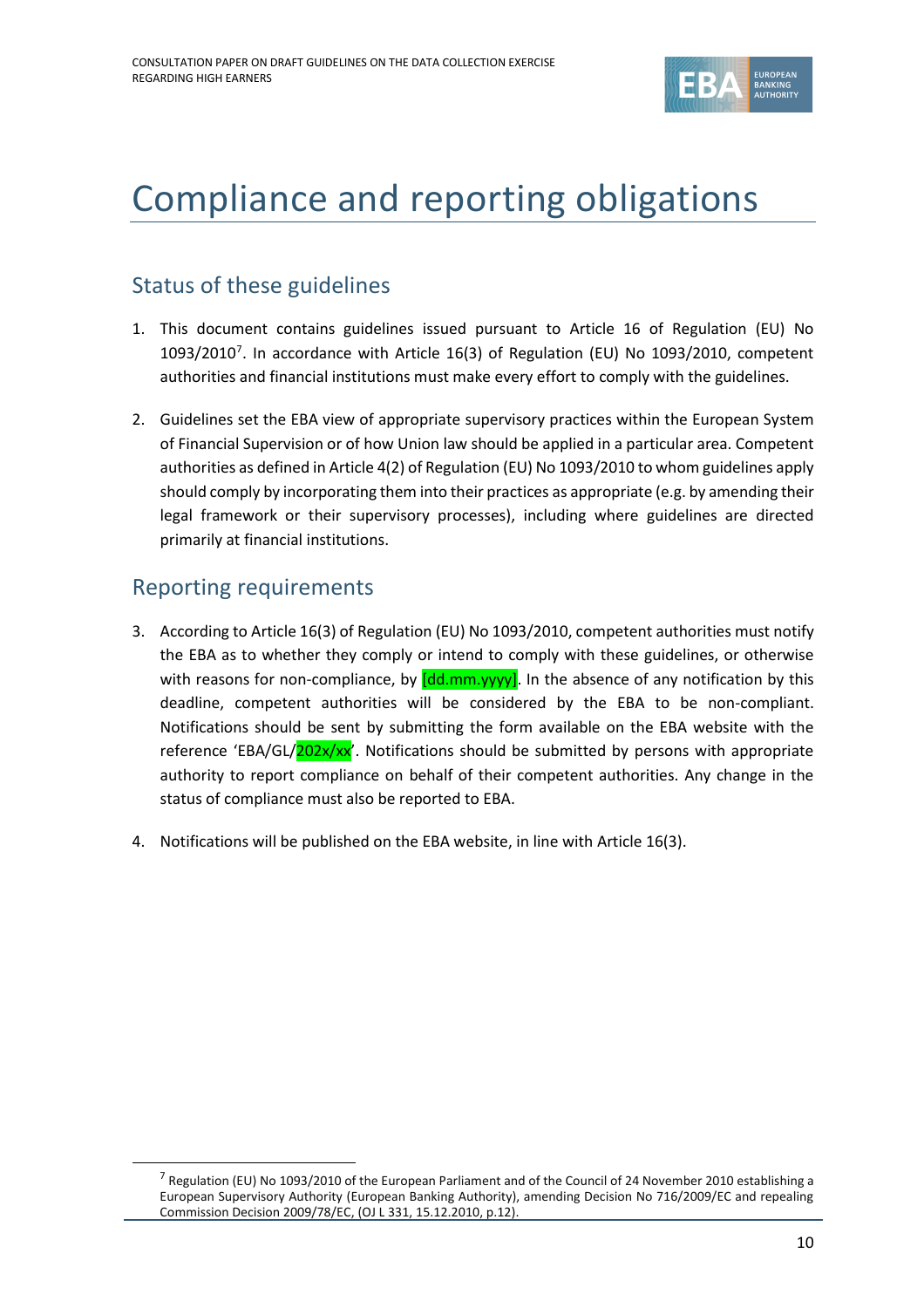

## Subject matter, scope and definitions

#### Subject matter

1. These Guidelines specify, in accordance with Article 75(3) of Directive 2013/36/EU<sup>8</sup> and Article 34(4) of Directive (EU) 2019/2034<sup>9</sup>, how these provisions should be implemented concerning the collection of information regarding the individuals per institution and per investment firm remunerated EUR 1 million or more per financial year, ensuring also the consistency of the information submitted by institutions and investment firms to competent authorities and by competent authorities to the EBA.

#### Scope of application

- 2. These Guidelines apply in relation to the information that competent authorities should collect from institutions and investment firms regarding high earners and submit to the EBA for the purposes of publishing that information on an aggregate home Member State basis in a common reporting format.
- 3. When Article 13 of Regulation (EU) 575/2013<sup>10</sup> and Article 7 of Regulation (EU) 2019/2033<sup>11</sup> apply, these guidelines apply in accordance with paragraphs 12 and 15 at the consolidated level.
- 4. When Article 13 of Regulation (EU) 575/2013 and Article 7 of Regulation (EU) 2013/2033 do not apply, these guidelines apply at the individual level set out in Articles 6 to 10 of Regulation (EU) 575/2013 and in Articles 5 and 6 of Regulation (EU) 2019/2033.

#### Addressees

5. These Guidelines are addressed to competent authorities as referred to in Article 4(2), points (i) and (viii) of Regulation No 1093/2010 and to financial institutions as defined in Article 4(1) of Regulation No 1093/2010 that are institutions as defined in point (3) of Article 4(1) of Regulation (EU) 575/2013 having regard to Article 2 (5) of that Regulation ('institutions') and to investment firms as defined in point (1) of Article 4(1) of Directive 2014/65/EU that are subject

<sup>8</sup> Directive 2013/36/EU of the European Parliament and of the Council of 26 June 2013 on access to the activity of credit institutions and the prudential supervision of credit institutions, amending Directive 2002/87/EC and repealing Directives 2006/48/EC and 2006/49/EC (OJ L 176, 27.6.2013, p. 338).

<sup>&</sup>lt;sup>9</sup> Directive (EU) 2019/2034 of the European Parliament and of the Council of 27 November 2019 on the prudential supervision of investment firms and amending Directives 2002/87/EC, 2009/65/EC, 2011/61/EU, 2013/36/EU, 2014/59/EU and 2014/65/EU

<sup>&</sup>lt;sup>10</sup> Regulation (EU) No 575/2013 of the European Parliament and of the Council of 26 June 2013 on prudential requirements for credit institutions and amending Regulation (EU) No 648/2012

<sup>&</sup>lt;sup>11</sup> Regulation (EU) 2019/2033 of the European Parliament and of the Council of 27 November 2019 on the prudential requirements of investment firms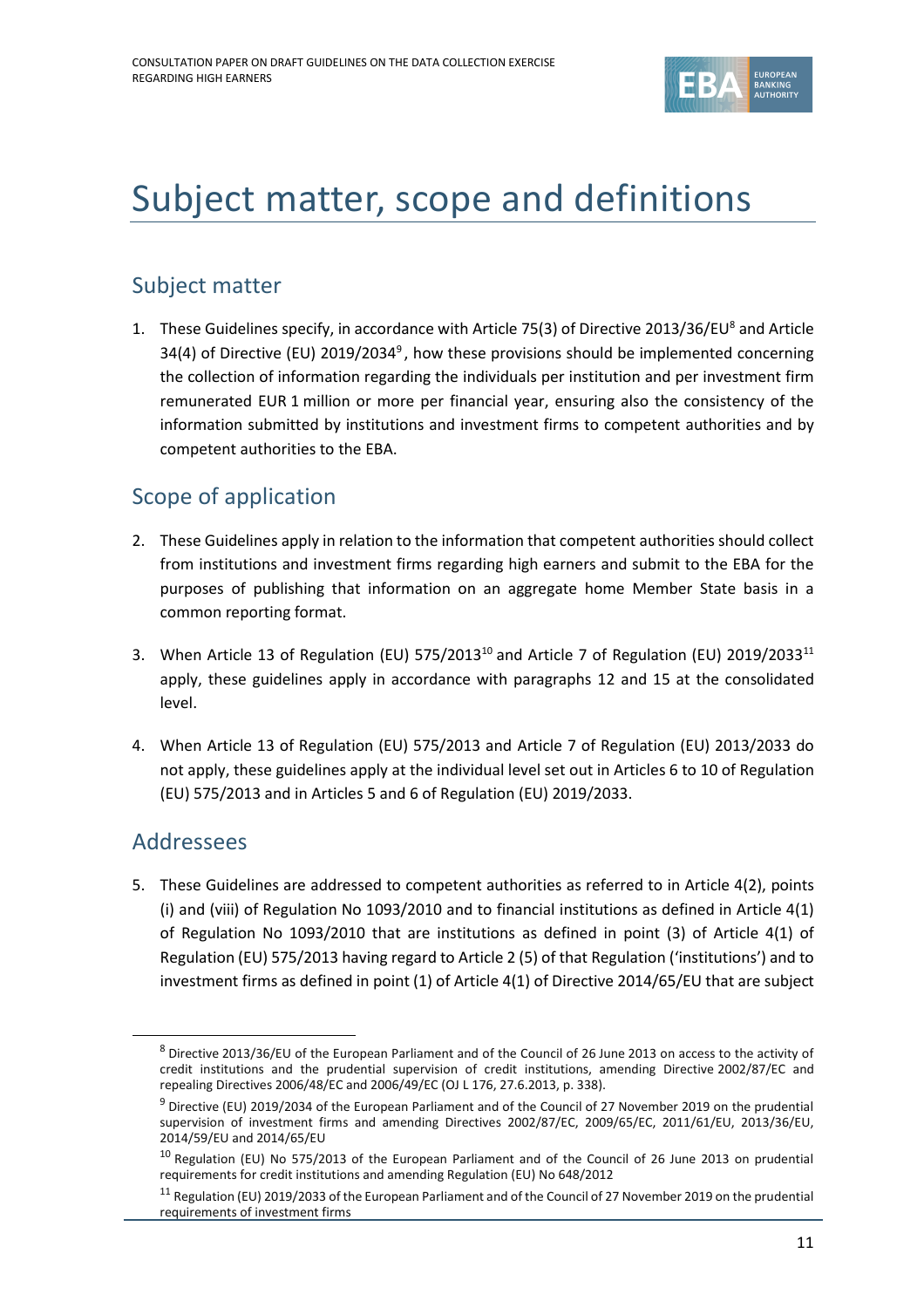

to Articles 25 and 34 of Directive (EU) 2019/2034 ('investment firms'), (collectively referred to as 'firms') .

#### **Definitions**

- 6. Unless otherwise specified, terms used and defined in Directive 2013/36/EU and Regulation (EU) 575/2013 and Directive (EU) 2019/2034 and Regulation (EU) 2019/2033 as well as the EBA guidelines on sound remuneration policies under Directive 2013/36/EU $^{12}$ , where the definition refers to institutions, and under the EBA guidelines on sound remuneration policies under Directive (EU) 2019/2034<sup>13</sup>, where the definition refers to investment firms, have the same meaning in these guidelines.
- 7. In addition, for the purposes of these Guidelines, the following definitions should apply:

| High earner(s)  | means staff member(s) earning a remuneration of at least<br>EUR 1 million in the reported financial year.                                                                                        |
|-----------------|--------------------------------------------------------------------------------------------------------------------------------------------------------------------------------------------------|
| Firm            | means all institutions, investment firms, branches of third country<br>credit institutions and branches of third country investment firms<br>for which data on high earners should be collected. |
| Payment bracket | means the range of the amount of the annual total gross<br>remuneration of a high earner, which is defined in steps of<br>EUR 1 million and starts at EUR 1 million.                             |

## Implementation

### Date of application

8. These Guidelines apply from 31 December 2022.

#### Transitional arrangements

9. High earners data for the financial year ending in 2022 should be submitted by firms to competent authorities by 31 August 2023 and from the competent authorities to the EBA by 31 October 2023.

<sup>12</sup> The Guidelines are published under: [https://www.eba.europa.eu/regulation-and](https://www.eba.europa.eu/regulation-and-policy/remuneration/guidelines-on-sound-remuneration-policies)[policy/remuneration/guidelines-on-sound-remuneration-policies](https://www.eba.europa.eu/regulation-and-policy/remuneration/guidelines-on-sound-remuneration-policies)

<sup>13</sup> The Guidelines are published under: [https://www.eba.europa.eu/regulation-and-policy/investment](https://www.eba.europa.eu/regulation-and-policy/investment-firms/guidelines-remuneration-policies-investment-firms)[firms/guidelines-remuneration-policies-investment-firms](https://www.eba.europa.eu/regulation-and-policy/investment-firms/guidelines-remuneration-policies-investment-firms)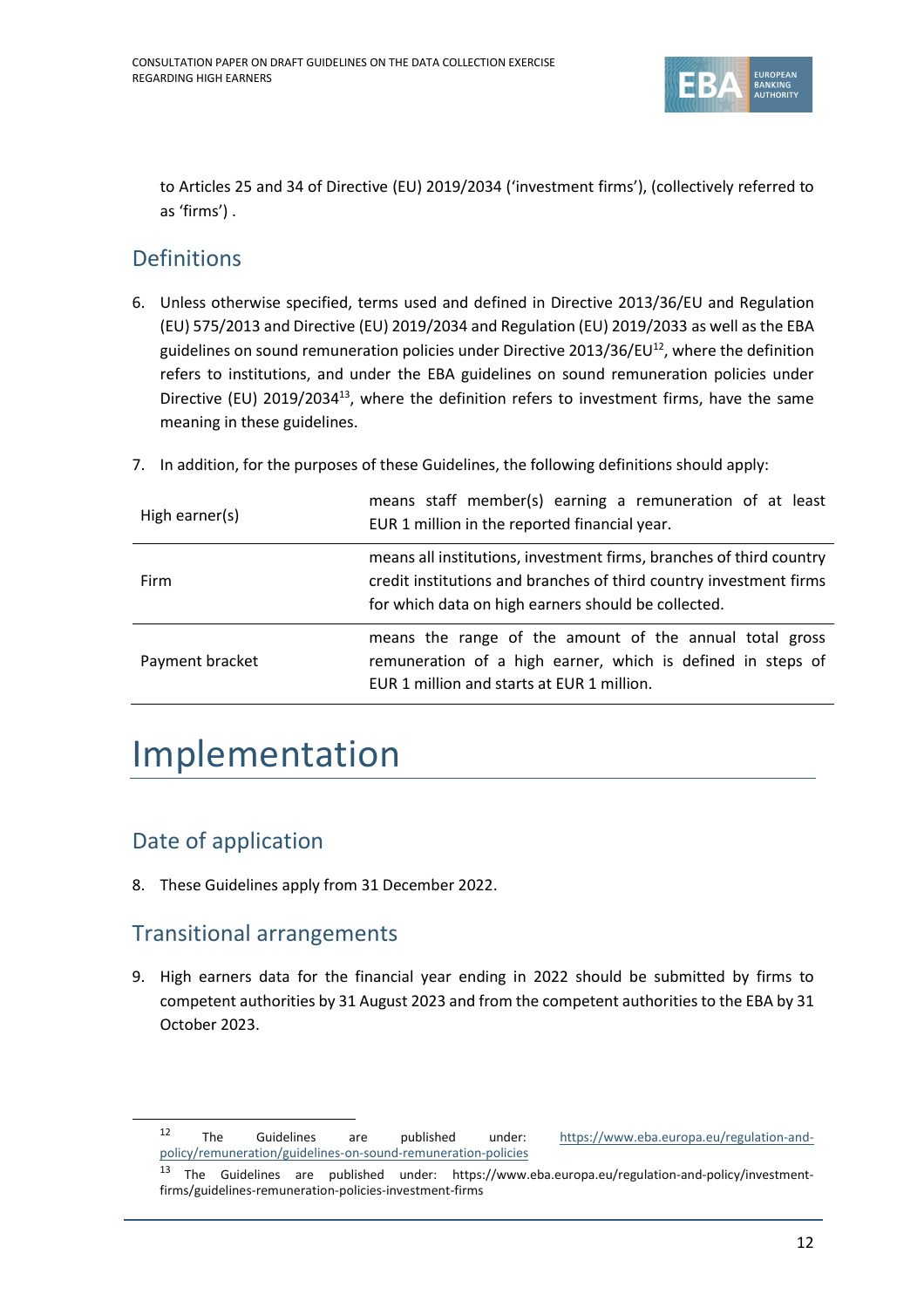

### Repeal

- 10. The EBA Guidelines on the data collection exercise regarding high earners (EBA/GL/2014/07) from 16 July 2014 are repealed with effect from 31 December 2022.
- 11. References to the Guidelines repealed by paragraph 10 shall be construed as references to these guidelines.

Q1: Are the sections on subject matter, scope, definitions and implementation appropriate and sufficiently clear?

# Guidelines on the data collection exercises regarding high earners under Directive 2013/36/EU and under Directive (EU) 2019/2034

#### 1. Scope of application of the data collection exercises

### 1.1 Scope of institutions that are subject to the high earner data collection under Directive 2013/36/EU (CRD)

- 12. In case of a group, the EU parent institution, the EU parent financial holding company or the EU parent mixed financial holding company should submit to the consolidating supervisor the high earners data as set out in section 2 for all the entities of the group that are subject to prudential consolidation.
- 13. An institution, including investment firms having regard to Article 1 (2) and (5) of Regulation (EU) 2019/2033, that does not belong to a group should submit to the competent authority its high earners data as set out in section 2.
- 14. Competent authorities should ensure that branches of third country institutions established in their Member State submit to them their high earners data as set out in section 2.

### 1.2 Scope of investment firms that are subject to the high earner data collection under Directive (EU) 2019/2034 (IFD)

15. In case of an investment firm group, the Union parent investment firm, the Union parent investment holding company or the Union parent mixed financial holding company should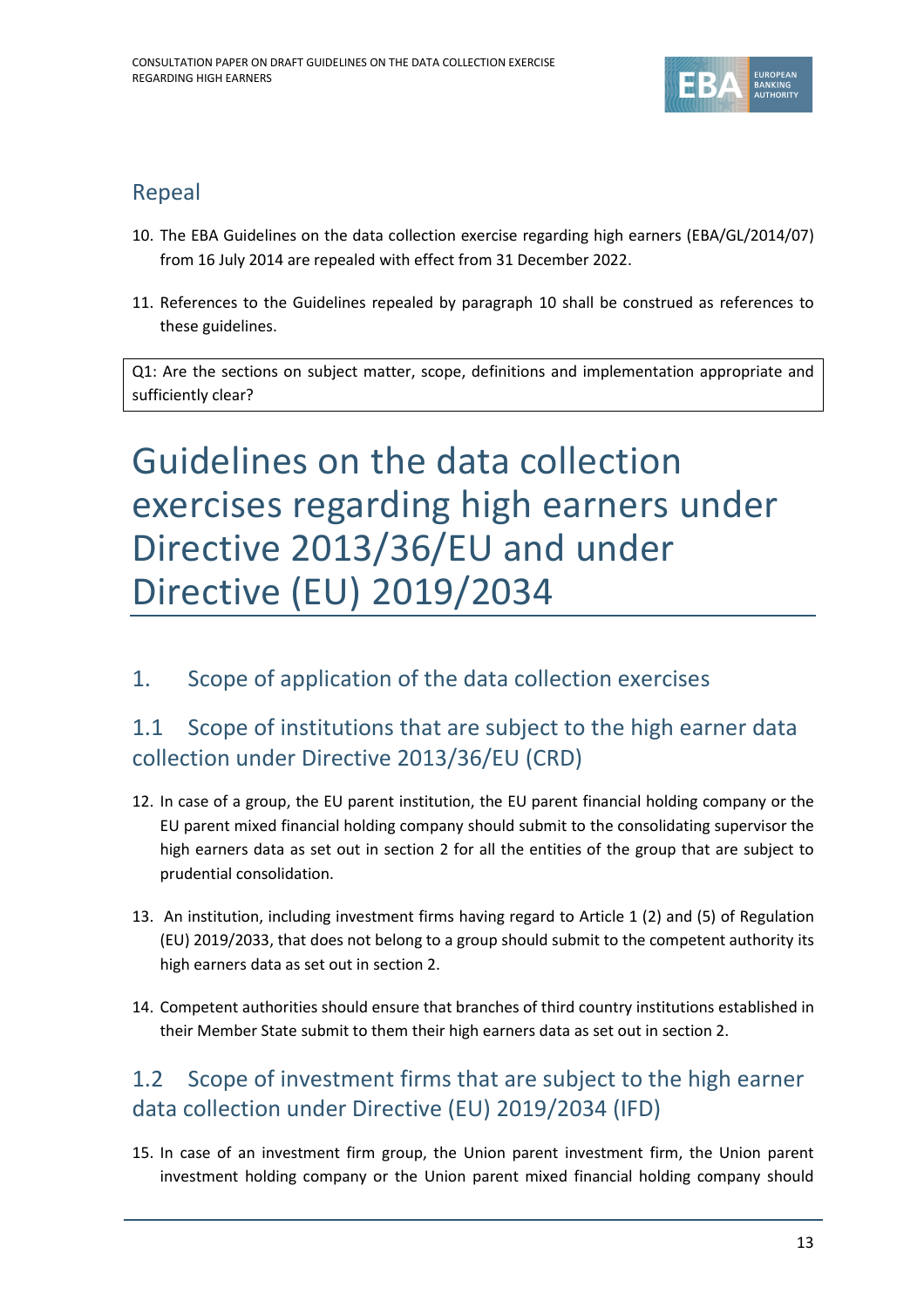

submit to the consolidating supervisor the high earners data as set out in section 2 for all the entities of the investment firms group that are subject to prudential consolidation.

16. Competent authorities should ensure that branches of third country investment firms established in their Member State submit to them their high earners data as set out in section 2.

Q2: Are the sections on the scope of the data collection exercises sufficiently clear?

#### 2. Procedural specifications for firms

- 17. High earners data should be submitted to the competent authorities each year for any given financial year (the "reported year") by 31 May of the next calendar year, by:
	- a. institutions referred to in sub-section 1.1, using the template for the data collection specified under Annex I
	- b. investment firms referred to in sub-section 1.2, using the template for the data collection specified in Annex II
- 18. High earner data should be submitted to competent authorities and therefrom to the EBA only after firms and competent authorities have ensured the completeness and correctness of the data, in line with the technical instructions provided by the competent authorities and in accordance with the general and data quality specifications set out in sections 3 and 9 and the additional specifications set out in sections 4 and 5.

### 3. General specifications regarding the high earner data collections

- 19. Firms should submit data on high earners for each Member State in which high earners are located and for each payment bracket of EUR 1 million (e.g., EUR 1 million to less than EUR 2 million; EUR 2 million to less than EUR 3 million, etc.). Each high earner should be allocated to the payment bracket based on his or her total remuneration awarded for the financial year.
- 20. Firms should submit the required information using financial year-end figures denominated in euro. Amounts should be reported as full amounts, i.e., not as rounded amounts, in euro (e.g., EUR 1 234 567.00 instead of EUR 1.2 million).
- 21. All staff that received EUR 1 million or more for the financial year should be reported, even if the staff has left the firm before the end of the financial year or that the amount of EUR 1 million is achieved only because of the granting of guaranteed variable remuneration or severance payments.
- 22. Where high earners data is reported by firms which disclose financial figures in a currency other than euro, the exchange rate used by the Commission for financial programming and the budget for December of the reported year should be used for the conversion of the figures to be reported.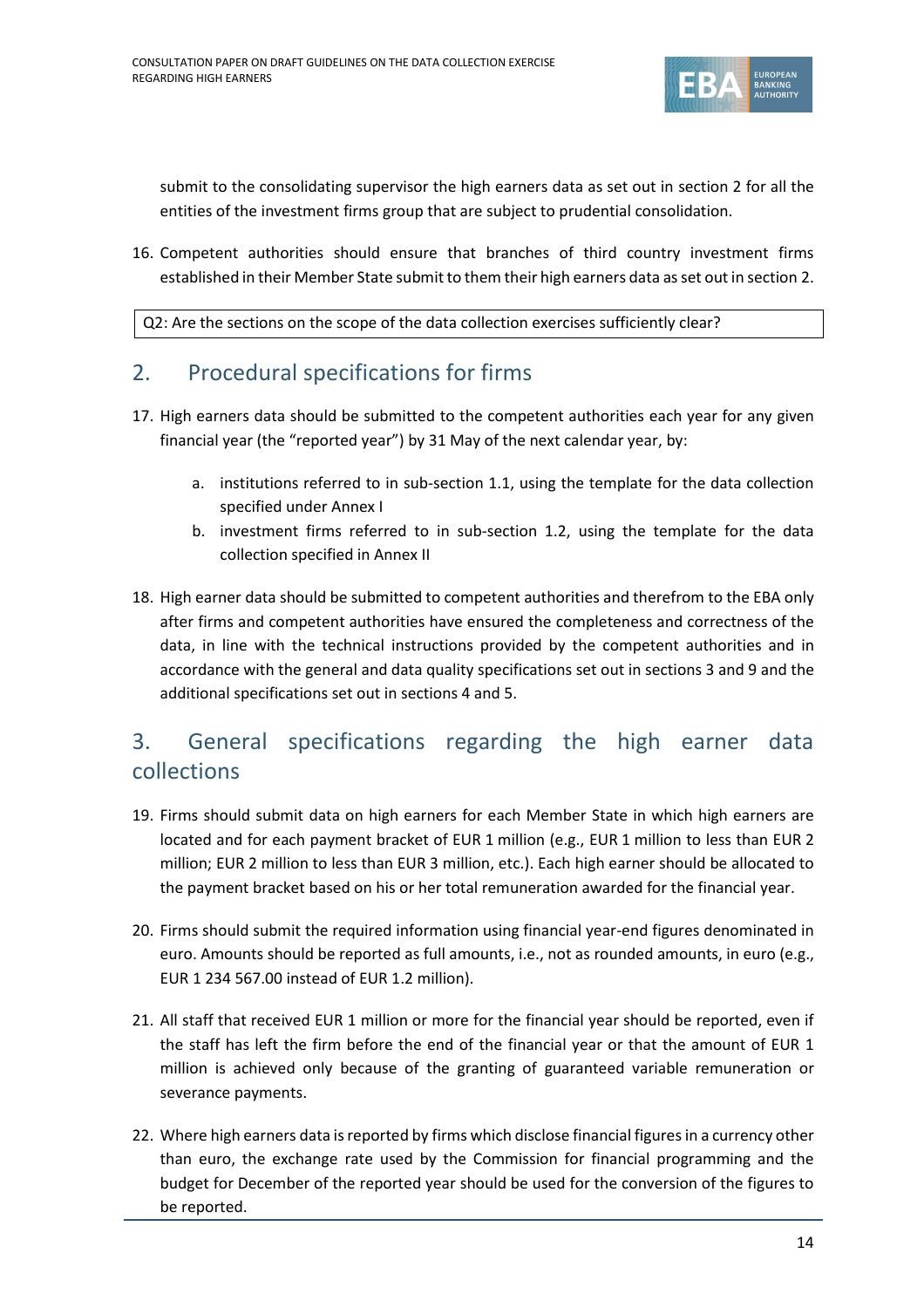

- 23. The number of high earners should be reported as the number of natural persons (headcount), independently of the number of working hours on which their contract is based. For high earners the remuneration paid in euro, elements of remuneration, the Member State, function or business area and responsibility should be reported.
- 24. The number of individuals in control functions should include all high earners in control functions within the business units and the independent compliance, risk control and internal audit function.
- 25. High earners should be classified under the Member State, function or business area and responsibility where they carry out the main part of their business activities. The full amount of remuneration awarded to the relevant high earner within the group or reporting firm should be reported under this Member state, function or business area and responsibility. If two or more areas for a high earner have the same weight, the firm should allocate the high earner and his or her remuneration taking into account the allocation of other high earners, so that the report best reflects the distribution of high earners within the firm. For each high earner, figures should only be reported once and the full amounts should be assigned to one Member State, one function or business area and responsibility.
- 26. High earners who carry out professional activities both within and outside the Union should be classified under a Member State only if they perform the main part of their professional activities within the Union. Otherwise, figures should not be reported for this staff.
- 27. The allocation of the remuneration to the fixed and variable part of remuneration should be made, as applicable, according to section 7 of the EBA Guidelines on sound remuneration policies under Directive 2013/36/EU and section 7 under the EBA Guidelines on sound remuneration policies under Directive (EU) 2019/2034.
- 28. Non-monetary items of remuneration should be reported with their monetary equivalent (e.g., the taxed amount) and be included as "other forms" of remuneration.
- 29. Severance payments, guaranteed variable remuneration and discretionary pension benefits should be included in the total variable remuneration and in addition be provided under the additional information.
- 30. For the purpose of the data collection exercise regarding high earners, high earners should be reported as 'identified' staff if they are treated by firms as 'identified staff' at the consolidated level or at the individual level, including in subsidiaries that are subject to a requirement to identify staff under their applicable legal framework (e.g., investment firms, UCITS, AIFM).

Q3: Are the sections 2 and 3 regarding the procedural and general specifications appropriate and sufficiently clear?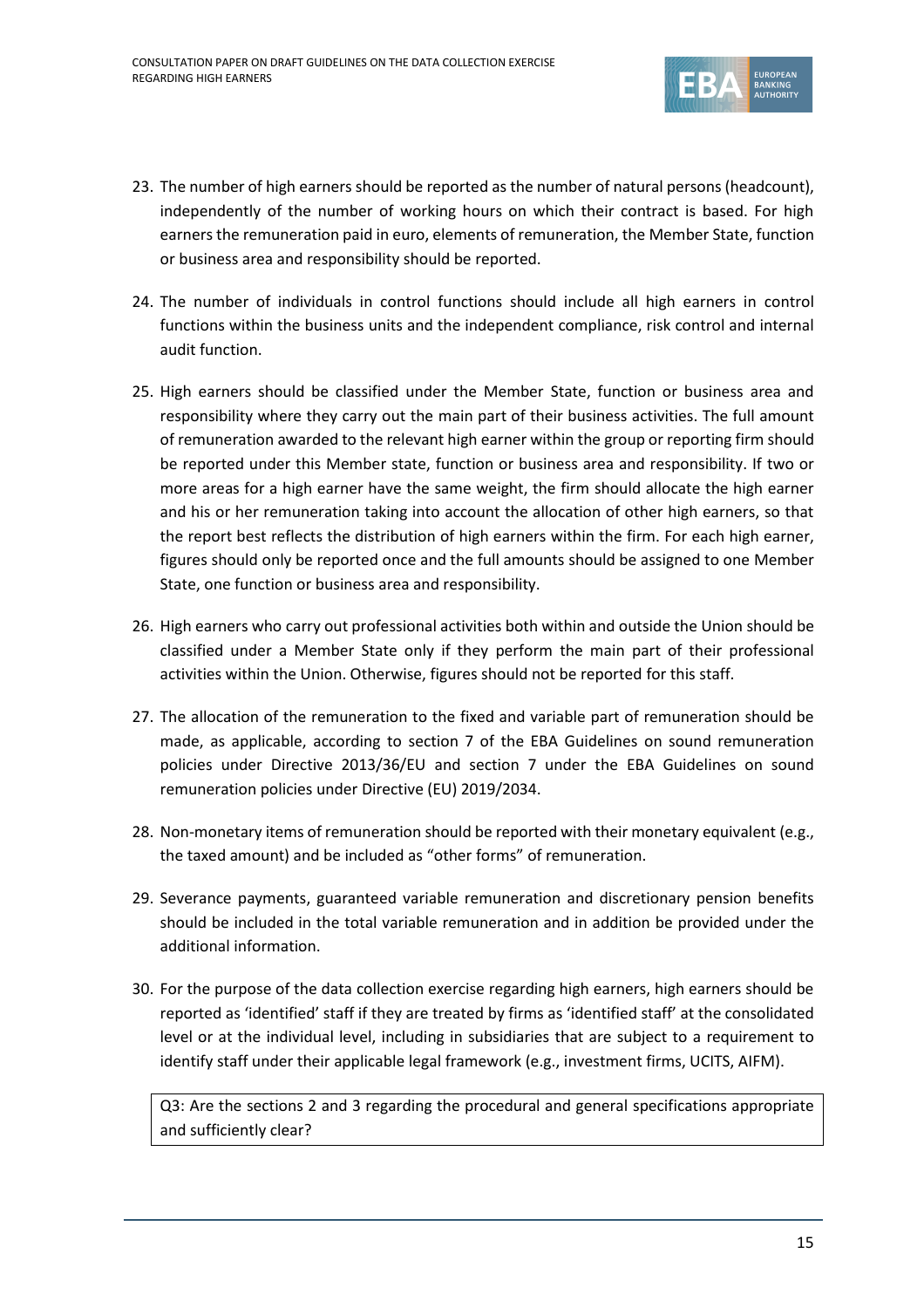

### 4. Additional specifications regarding the high earner data collection with Annex I

- 31. For the allocation of staff to business areas, firms should consider their internal organisation and the following:
	- a. Members of the management body, including members of the management body of subsidiaries that are not subject to specific remuneration requirements, should be reported, as applicable, under the column 'management body in its supervisory function' or 'management body in its management function'. Members of the management body of subsidiaries that are investment firms, UCITS and AIFM should be reported in the column 'All staff in subsidiaries subject to a specific remuneration framework'.
		- i. Management body (MB) supervisory function, are the members of the management body in the role of overseeing and monitoring management decisionmaking (i.e. non-executive directors).
		- ii. Management body (MB) management function, are the members of the Management Body, who are responsible for its management functions (i.e. executive directors).
	- b. Investment banking should include corporate finance advice services, private equity, capital markets, trading and sales.
	- c. Retail banking should include the institutions total lending activity (to individuals and enterprises).
	- d. Asset management should include:
		- i. the asset management within the institution,
		- ii. where the institution reports on a consolidated basis, its subsidiaries that are institutions, and
		- iii. where Article 109(5) or (6) of Directive 2013/36/EU is applied, staff employed by investment firms, Undertakings for Collective Investments in Transferable Securities (UCITS) or Alternative Investment Funds Managers (AIFM).
	- e. Corporate functions should include staff in all functions that have responsibilities for the whole institution at the consolidated level and for subsidiaries with such functions at the solo level, e.g. human resources, information technology.
	- f. Independent control functions should include staff active in the independent risk management, compliance and internal audit functions as described in section 19 of the EBA Guidelines on internal governance under Directive 2013/36/EU.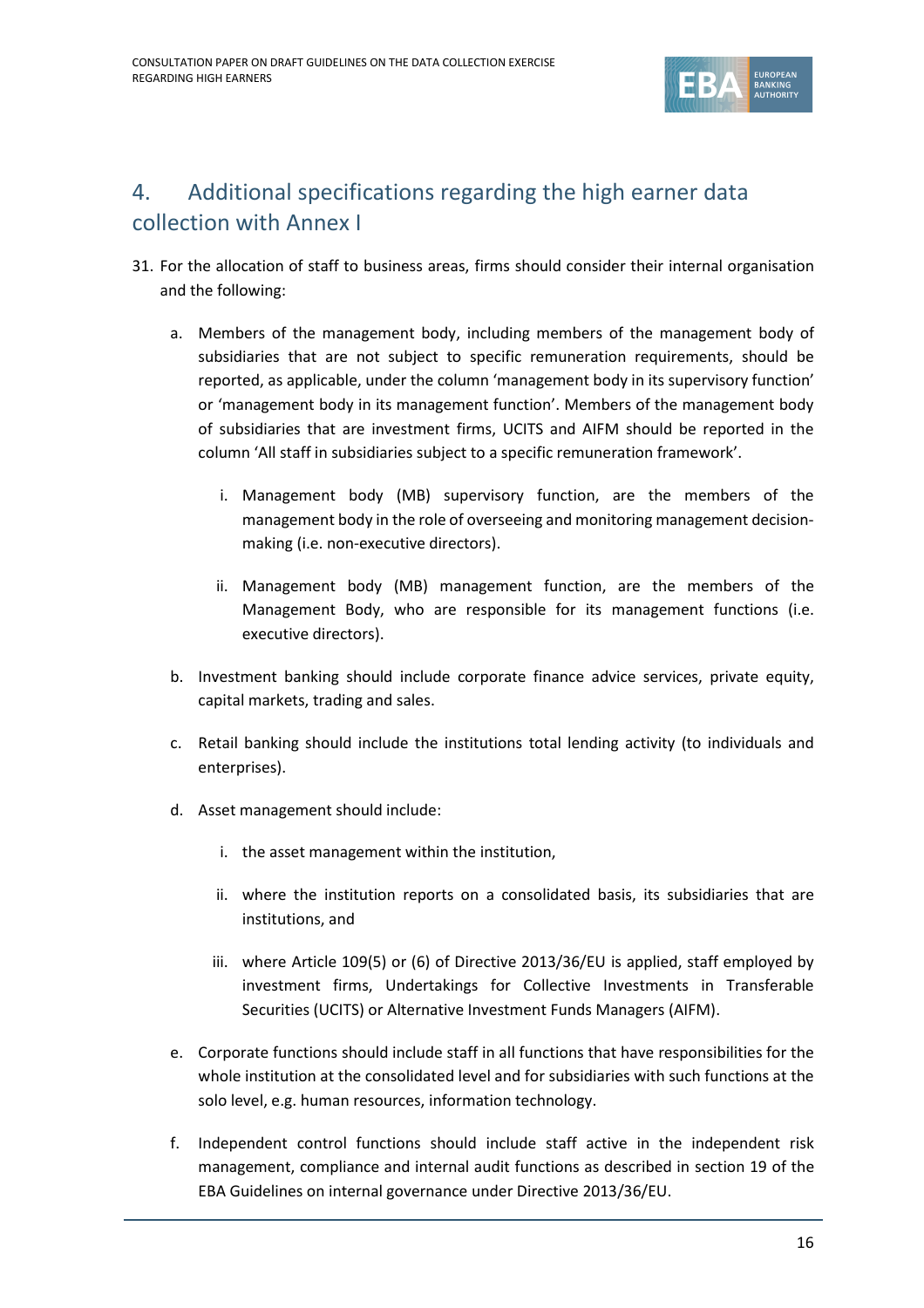

- g. All staff in subsidiaries subject to a specific remuneration framework should include all staff, that is employed by investment firms, UCITS or AIFM, with the exception of staff in subsidiaries where Article 109(5) or (6) of Directive 2013/36/EU is applied which should be allocated to the appropriate business area.
- h. All other staff should include staff that cannot be allocated to one of the business areas under (a) to (g).

Q4: Are the additional specifications to Annex I sufficiently clear?

### 5. Additional specifications regarding the high earner data collection with Annex II

- 32. Investment firms submitting high earners data on a consolidated basis, should allocate members of the management body of subsidiaries as specified under points (i) and (ii) of paragraph 31 (a), to the 'management body in its supervisory function' or 'management body in its management function'.
- 33. For the allocation of staff to business areas, investment firms should consider their internal organisation and the following:
	- a. Dealing on own account, underwriting and placing of instruments should include the services and activities under points (3), (6) and (7) of Annex I, Section A of Directive 2014/65/EU<sup>14</sup>.
	- b. Investment advice, order execution should include the services and activities under points (1), (2) and (5) of Annex I, Section A of Directive 2014/65/EU.
	- c. Portfolio management should include the services and activities under points (4) of Annex I, Section A of Directive 2014/65/EU.
	- d. Operation of MTF/OTF should include the services and activities under points (8) and (9) of Annex I, Section A of Directive 2014/65/EU.
	- e. Independent control functions should include staff active in the independent risk management, compliance and internal audit functions as described in section 17 of the EBA Guidelines on internal governance under Directive (EU) 2019/2034.
	- f. All other staff should include staff that cannot be allocated to one of the business areas under (a) to (e).

<sup>&</sup>lt;sup>14</sup> Directive 2014/65/EU of the European Parliament and of the Council of 15 May 2014 on markets in financial instruments and amending Directive 2002/92/EC and Directive 2011/61/EU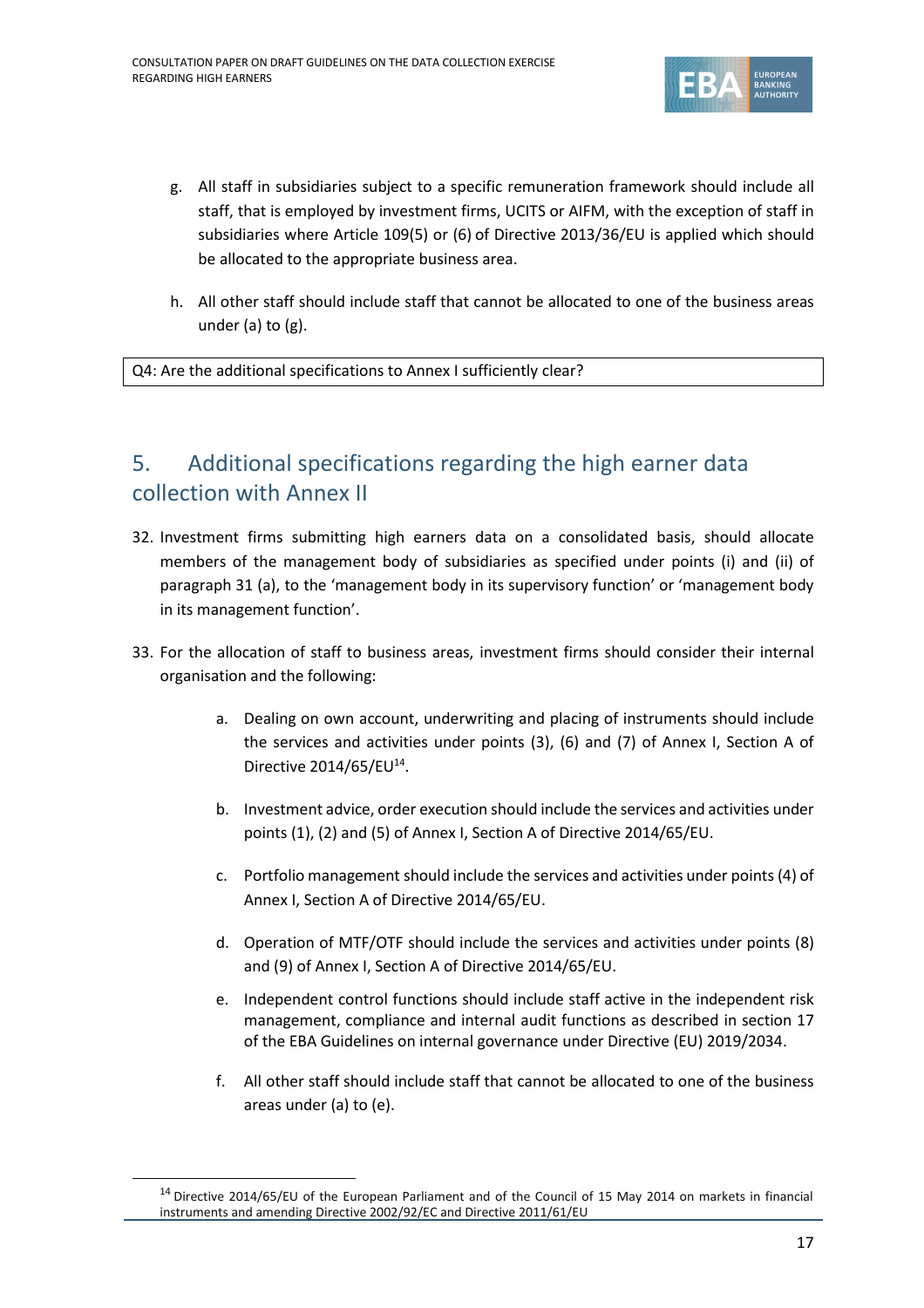

Q5: Are the additional instructions to Annex II sufficiently clear?

#### 6. Collection of data by competent authorities

- 34. Competent authorities should annually collect the required data regarding high earners from:
	- a. Institutions, as applicable, at the consolidated or individual level in accordance with Annex I and in the manner specified in these Guidelines.
	- b. Investment firms, as applicable at the consolidated or individual level, as specified in section 2, in accordance with Annex II and in the manner specified in these Guidelines.

#### 7. Aggregation of data by competent authorities

- 35. Competent authorities should aggregate the data collected within their Member State from firms separately for high earners that belong to the scope defined in sub-section 1.1 (institutions) and high earners that belong to the scope defined in sub-section 1.2 (investment firms).
- 36. When aggregating the high earner data for investment firms that belong to the scope defined in sub-section 1.2, competent authorities should aggregate and submit to the EBA separately the high earner data for:
	- a. investment firms included in the scope of prudential consolidation of institutions and
	- b. investment firms that are not included in the scope of consolidation of institutions.
- 37. High earners data should also be aggregated per each payment bracket in accordance with Article 75 (3) of Regulation (EU) 575/2013 and Articles 34 (4) of Regulation (EU) 2019/2033
- 38. Before aggregating data, competent authorities should control if only firms included in the scope of the data collection as set out in sub-section 1.1 and 1.2 have reported data. Data submitted by other firms (e.g., a small and non-interconnected investment firm), should not be taken into account, when aggregating data.
- 39. Where there is more than one competent authority in a Member State or where the responsibility for supervision lies with the European Central Bank, the competent authorities should co-ordinate the data collection to ensure that only one set of data is collected and reported to the EBA by that Member State.

### 8. Submission of data by competent authorities to the EBA

40. Competent authorities should submit the high earners data aggregated in accordance with the previous section to the EBA by 15 July of each year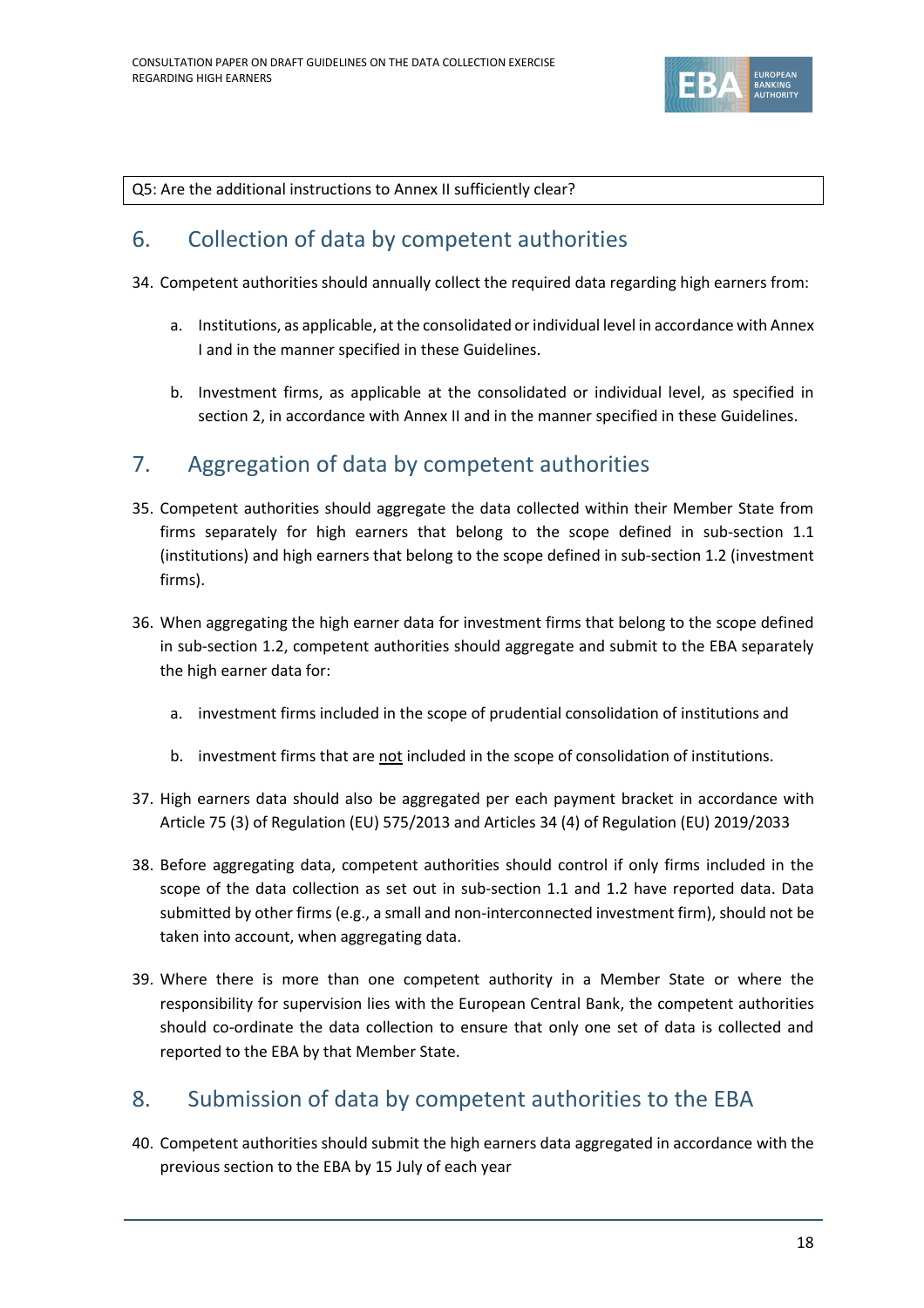

41. If competent authorities establish that they do not have to report any data on high earners, they should inform the EBA accordingly by 15 July of each year.

Q6: Are the sections 6 to 8 regarding the instructions for competent authorities sufficiently clear?

#### 9. Data quality

- 42. Firms and competent authorities should have appropriate processes and controls in place to ensure that the high earners data is aggregated and provided correctly.
- 43. Firms and competent authorities should check the completeness and plausibility of the high earners data provided, taking into account the validation rules in Annex III. Competent authorities should apply those checks also to the aggregated data that are to be submitted to the European Banking Authority.
- 44. Firms and competent authorities should ensure that the sum of sub positions of the variable and fixed remuneration equals the total and that the average total remuneration of staff is consistent with the payment bracket selected.
- 45. In accordance with the applicable minimum requirements under CRD and IFD, high earners data regarding deferral arrangements and the paid out in instruments should be plausible, after the deduction of amounts awarded to high earners that are identified staff benefitting from derogations.
- 46. For institutions the ratio between the variable and fixed remuneration for high earners that are identified staff should be below 100% (200% with shareholders' approval), after the deduction of amounts awarded as severance pay or guaranteed variable remuneration that have not been taken into account for the calculation of the ratio and amounts awarded to high earners within firms that apply a specific remuneration framework.
- 47. When checking the completeness of high earners data, competent authorities should take into account, in particular, the size and numbers of staff of the firms and the number of high earners provided in the past.
- 48. Competent authorities should make plausibility checks to establish that firms that have to provide high earners data have indeed provided it in accordance with these Guidelines. In particular, where competent authorities do not receive high earners data from firms that have previously submitted such data, they should contact the firms to receive confirmation of the fact that no high earners had to be reported. Competent authorities should also follow up on material changes to the number of reported high earners.
- 49. Where competent authorities are aware of developments that materially increased or reduced the number of high earners, they should inform the EBA of the underlying reason.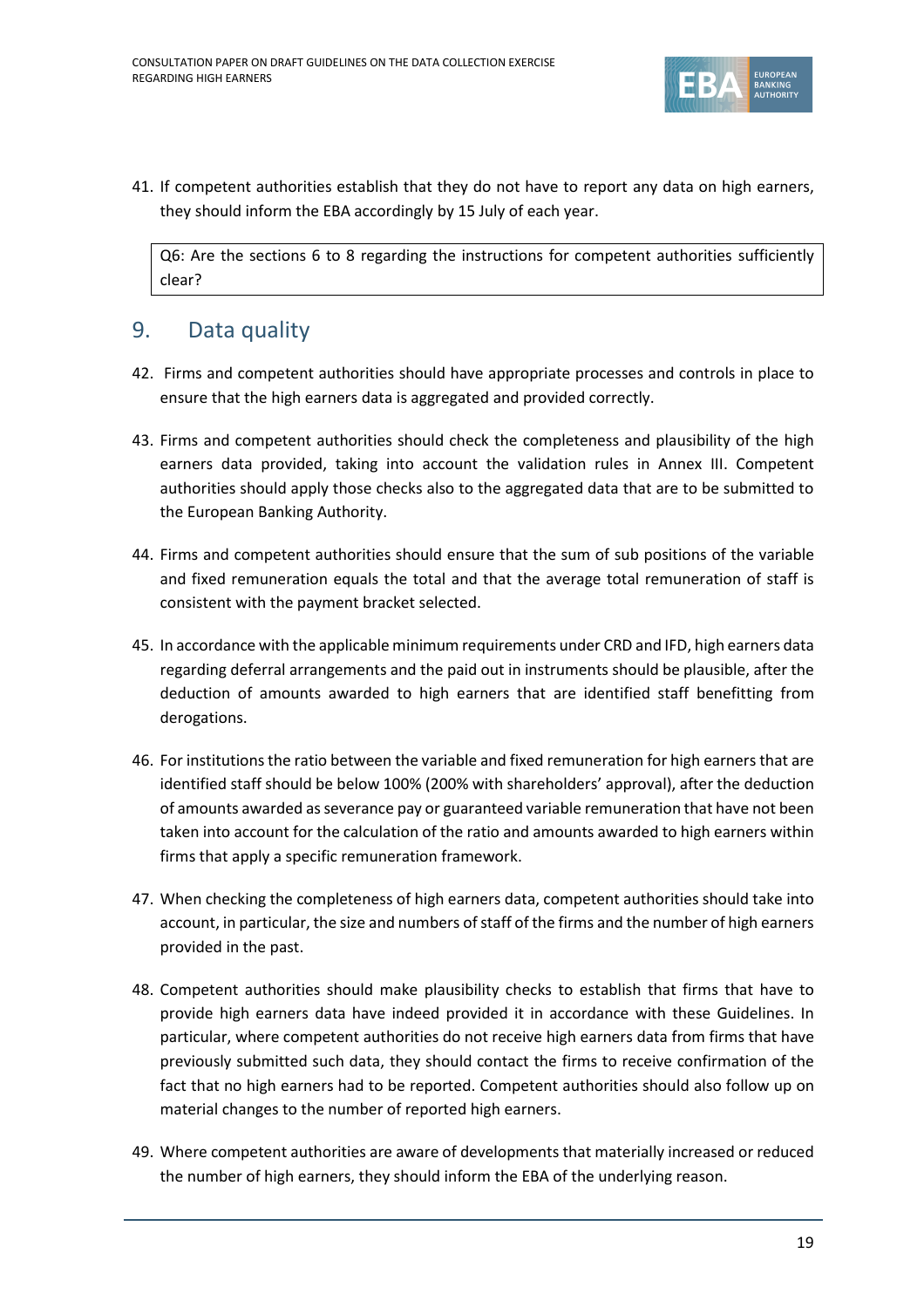

- 50. Regarding submitted data that show potential data quality issues, EBA may ask competent authorities to review the data and to provide the information necessary for the correct interpretation of data.
- 51. Competent authorities should provide as necessary corrected data or explanations to any implausible data as soon as possible. Competent authorities should closely cooperate with the EBA to ensure that the dataset for the analysis is stable and of good quality by 30 September.
- 52. When submitting high earners data to the EBA in accordance with these guidelines, competent authorities should ensure that they also comply with EBA/DC/335 of 5 June 2020 on EUCLID ("EUCLID Decision")<sup>15</sup> as amended and that they provide institutions and investment firms with any technical specification necessary for the continuous compliance with the EUCLID Decision.

Q7: Are the section on data quality and the Annex III sufficiently clear?

Q8: Is the Annex I appropriate and sufficiently clear?

Q9: Is the Annex II appropriate and sufficiently clear?

<sup>15</sup>[https://www.eba.europa.eu/sites/default/documents/files/document\\_library/Risk%20Analysis%20and%20Data/](https://www.eba.europa.eu/sites/default/documents/files/document_library/Risk%20Analysis%20and%20Data/Reporting%20by%20Authorities/885459/Decision%20on%20the%20European%20Centralised%20Infrastructure%20of%20Data%20%28EUCLID%29.pdf) [Reporting%20by%20Authorities/885459/Decision%20on%20the%20European%20Centralised%20Infrastructure%2](https://www.eba.europa.eu/sites/default/documents/files/document_library/Risk%20Analysis%20and%20Data/Reporting%20by%20Authorities/885459/Decision%20on%20the%20European%20Centralised%20Infrastructure%20of%20Data%20%28EUCLID%29.pdf) [0of%20Data%20%28EUCLID%29.pdf](https://www.eba.europa.eu/sites/default/documents/files/document_library/Risk%20Analysis%20and%20Data/Reporting%20by%20Authorities/885459/Decision%20on%20the%20European%20Centralised%20Infrastructure%20of%20Data%20%28EUCLID%29.pdf)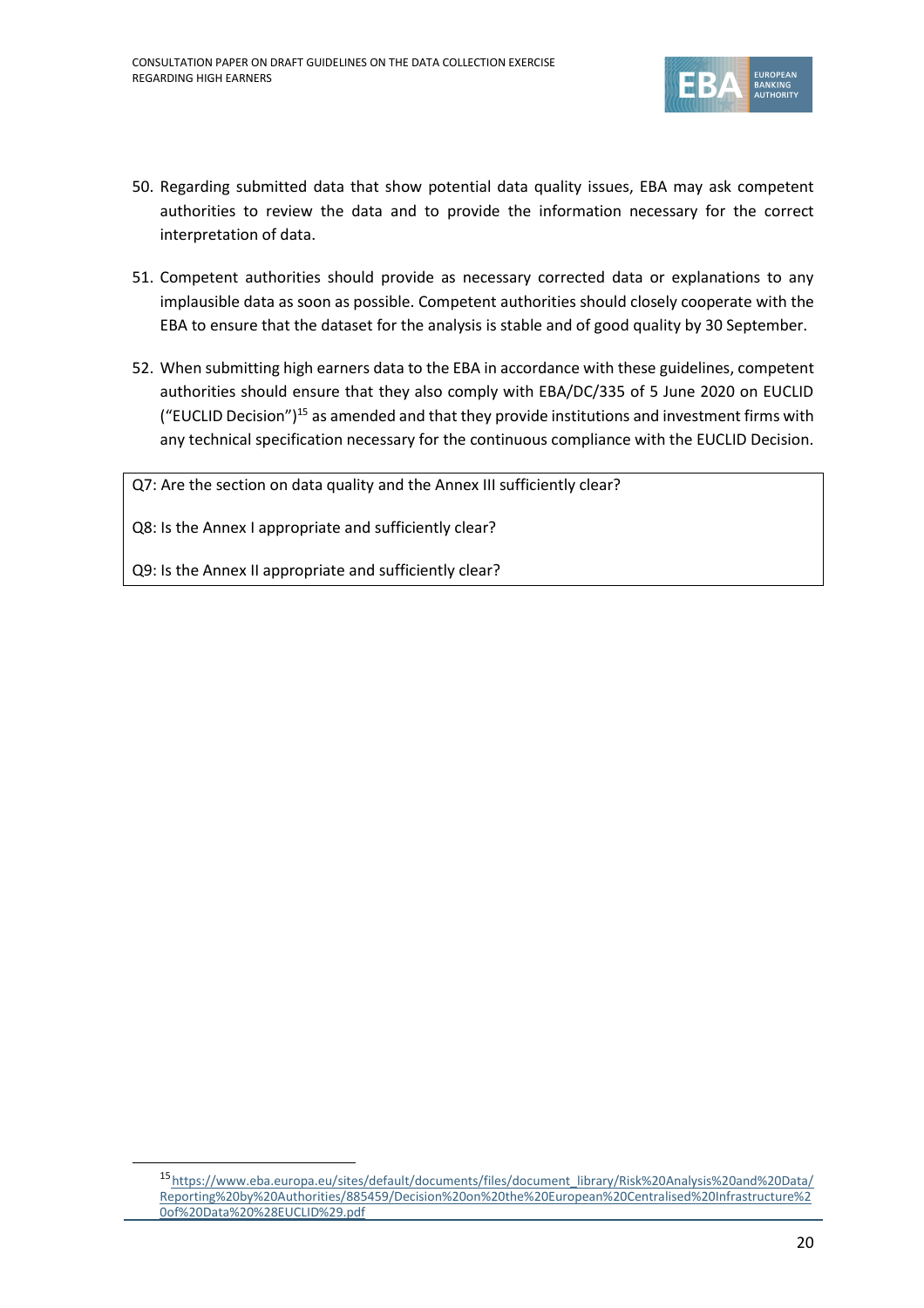

#### ANNEX I – Information on the remuneration of high earners – Directive 2013/36/EU<sup>1</sup> (CRD)

|                |                                | Name of the institution/investment firm applying Title VII of CRD/group:         |                                      |                                            |                            |                        |                                     | Name                      |                                                                                       |  |  |  |
|----------------|--------------------------------|----------------------------------------------------------------------------------|--------------------------------------|--------------------------------------------|----------------------------|------------------------|-------------------------------------|---------------------------|---------------------------------------------------------------------------------------|--|--|--|
|                |                                | EU/EEA state to which the data relate:                                           |                                      |                                            |                            |                        |                                     | Country code              |                                                                                       |  |  |  |
|                |                                | Financial year for which remuneration is awarded (year N):                       |                                      |                                            |                            |                        | year                                |                           |                                                                                       |  |  |  |
|                |                                | Payment bracket (EUR 1mn to less than EUR 2mn; EUR 2mn to less than 3mn; etc.) : |                                      |                                            |                            |                        |                                     | Amount of payment bracket |                                                                                       |  |  |  |
| row            | Referen<br>ce to<br><b>ITS</b> |                                                                                  | <b>MB</b><br>Supervisory<br>function | <b>MB</b><br><b>Management</b><br>function | <b>Asset</b><br>management | Corporate<br>functions | Independent<br>control<br>functions | <b>All other</b><br>staff | All staff in<br>subsidiaries<br>subject to a<br>specific<br>remuneration<br>framework |  |  |  |
| $\mathbf{1}$   |                                | <b>Number of</b><br>individuals in senior<br>management                          |                                      |                                            |                            |                        |                                     |                           |                                                                                       |  |  |  |
| $\overline{2}$ |                                | <b>Number of</b><br>individuals in<br>control functions                          |                                      |                                            |                            |                        |                                     |                           |                                                                                       |  |  |  |
| 3              |                                | <b>Number of other</b><br>staff                                                  |                                      |                                            |                            |                        |                                     |                           |                                                                                       |  |  |  |

<sup>&</sup>lt;sup>1</sup> The instructions specified in the Commission Implementing Regulation (EU) 2021/637 (ITS on disclosure) should be applied by analogy regarding the rows in this template.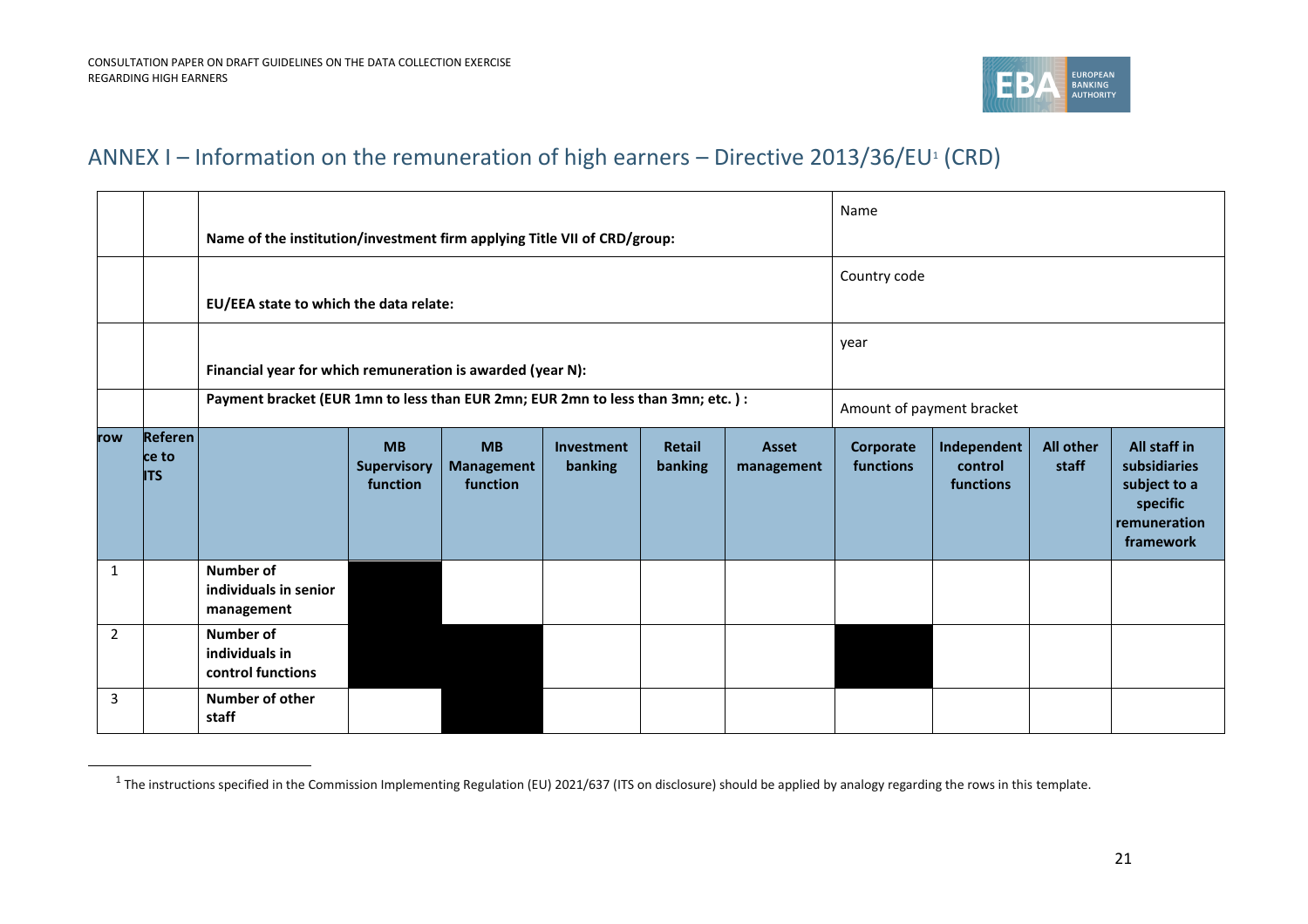

| $\pmb{4}$      |                                    | <b>Total number of</b><br>high earners                                           |  |  |  |  |  |
|----------------|------------------------------------|----------------------------------------------------------------------------------|--|--|--|--|--|
| 5              |                                    | Of which: 'identified<br>staff'                                                  |  |  |  |  |  |
| 6              | REM1<br>Row 2                      | <b>Total fixed</b><br>remuneration<br>(in EUR)                                   |  |  |  |  |  |
| $\overline{7}$ | REM <sub>1</sub><br>Row 3          | Of which: cash-<br>based                                                         |  |  |  |  |  |
| 8              | REM <sub>1</sub><br>Row<br>EU-4a   | Of which: shares<br>or equivalent<br>ownership<br>interests                      |  |  |  |  |  |
| 9              | REM <sub>1</sub><br>Row 5          | Of which: share-<br>linked instruments<br>or equivalent non-<br>cash instruments |  |  |  |  |  |
| 10             | REM <sub>1</sub><br>Row<br>$EU-5x$ | Of which: other<br>instruments                                                   |  |  |  |  |  |
| 11             | REM <sub>1</sub><br>Row 7          | Of which: other<br>forms                                                         |  |  |  |  |  |
| 12             | REM 1<br>Row<br>10                 | <b>Total variable</b><br>remuneration<br>(in EUR)                                |  |  |  |  |  |
| 13             | REM <sub>1</sub><br>Row<br>11      | Of which: cash-<br>based                                                         |  |  |  |  |  |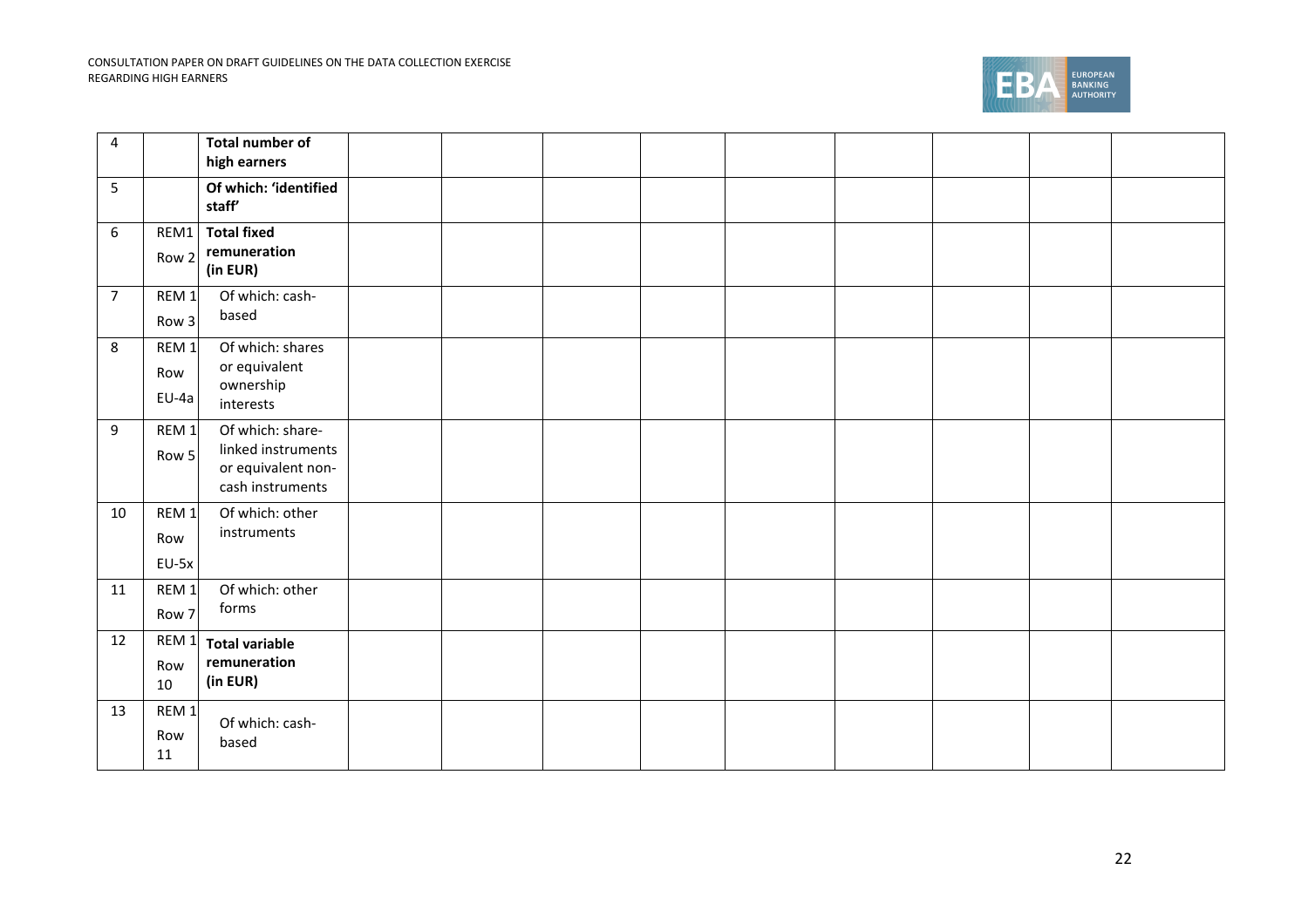

| 14 | REM <sub>1</sub><br>Row<br>12              | Of which:<br>deferred                                                |  |  |  |  |  |
|----|--------------------------------------------|----------------------------------------------------------------------|--|--|--|--|--|
| 15 | REM <sub>1</sub><br>Row<br>13a             | Of which: shares<br>or equivalent<br>ownership<br>interests          |  |  |  |  |  |
| 16 | REM <sub>1</sub><br>Row<br>14a             | Of which:<br>deferred                                                |  |  |  |  |  |
| 17 | REM <sub>1</sub><br>Row<br>13 <sub>b</sub> | Of which: share-<br>linked or<br>equivalent non-<br>cash instruments |  |  |  |  |  |
| 18 | REM <sub>1</sub><br>Row<br>14 <sub>b</sub> | Of which:<br>deferred                                                |  |  |  |  |  |
| 19 | REM <sub>1</sub><br>Row<br>14x             | Of which: other<br>instruments                                       |  |  |  |  |  |
| 20 | REM <sub>1</sub><br>Row<br>14y             | Of which:<br>deferred                                                |  |  |  |  |  |
| 21 | REM <sub>1</sub><br>Row<br>15              | Of which: other<br>forms                                             |  |  |  |  |  |
| 22 | REM <sub>1</sub><br>Row<br>16              | Of which:<br>deferred                                                |  |  |  |  |  |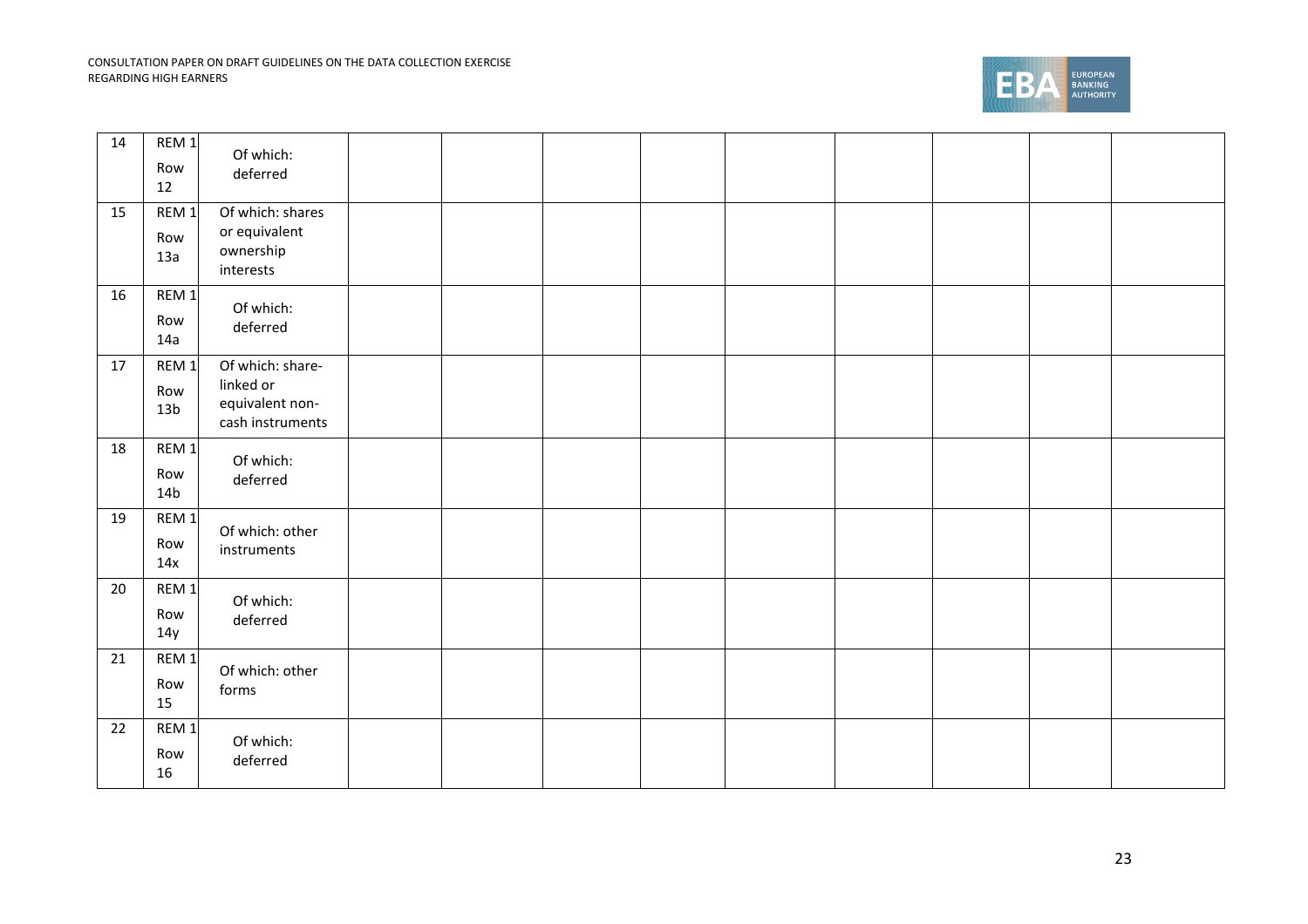

|     | <b>Referen</b><br>ce to<br><b>ITS</b> | Additional information regarding the above positions (all the amounts below should be included also in total variable remuneration or total fixed<br>remuneration respectively)    |  |  |  |  |  |
|-----|---------------------------------------|------------------------------------------------------------------------------------------------------------------------------------------------------------------------------------|--|--|--|--|--|
| 23  | REM <sub>2</sub><br>Row 1             | Guaranteed variable<br>remuneration<br>awards - number of<br>high earners                                                                                                          |  |  |  |  |  |
| 24  | REM <sub>2</sub><br>Row 2             | Guaranteed variable<br>remuneration<br>awards - Total<br>amount                                                                                                                    |  |  |  |  |  |
| 24a | REM <sub>2</sub><br>Row <sub>3</sub>  | Of which:<br>guaranteed variable<br>remuneration<br>awards paid out to<br>identified staff<br>during the financial<br>year, that are not<br>taken into account in<br>the bonus cap |  |  |  |  |  |
| 25  | REM <sub>2</sub><br>Row <sub>6</sub>  | Severance payments<br>awarded during the<br>financial year-<br>Number of high<br>earners                                                                                           |  |  |  |  |  |
| 26  | REM <sub>2</sub><br>Row 7             | Severance payments<br>awarded during the<br>financial year - Total<br>amount                                                                                                       |  |  |  |  |  |
| 26a | REM <sub>2</sub>                      | Of which severance<br>payments paid out                                                                                                                                            |  |  |  |  |  |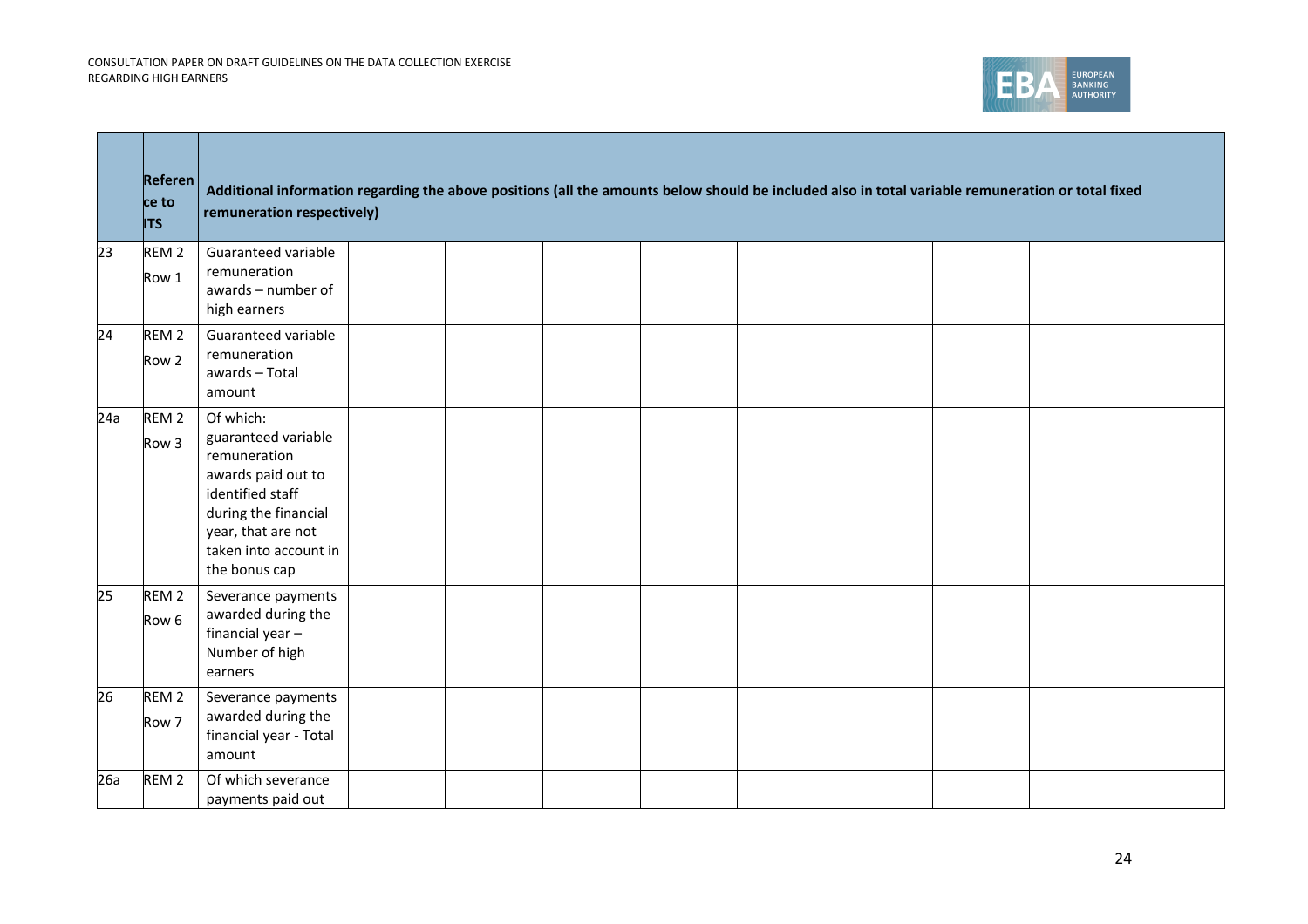

|                 | <b>Row 10</b> | during the financial<br>year to identified<br>staff, that are not<br>taken into account in<br>the bonus cap                                                  |  |  |  |  |  |
|-----------------|---------------|--------------------------------------------------------------------------------------------------------------------------------------------------------------|--|--|--|--|--|
| $\overline{27}$ |               | Number of<br>beneficiaries of<br>contributions to<br>discretionary<br>pension benefits in<br>year N                                                          |  |  |  |  |  |
| 28              |               | Total amount of<br>contributions to<br>discretionary<br>pension benefits in<br>year N <sup>2</sup>                                                           |  |  |  |  |  |
| 29              |               | Total amount of<br>variable<br>remuneration<br>awarded for multi-<br>year periods under<br>programmes which<br>are not revolved<br>annually                  |  |  |  |  |  |
| 30              |               | For institutions that<br>benefit from a<br>derogation at an<br>institutional level<br>Number of high<br>earners benefitting<br>from the<br>derogations under |  |  |  |  |  |

 $2$  As defined under Article 3(53) of Directive 2013/36/EU.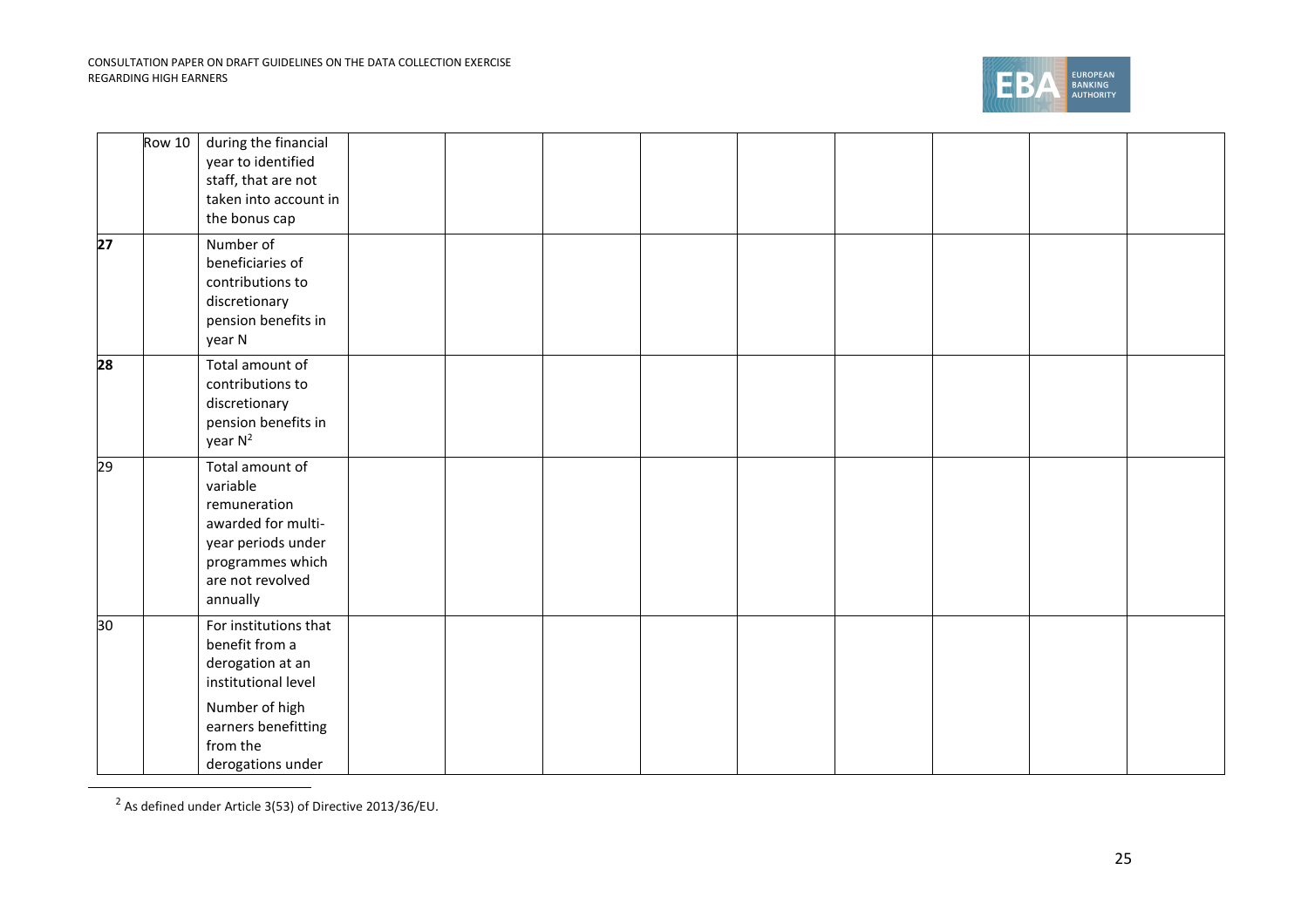

|    | Article 94 (3) (a) of<br>Directive<br>2013/36/EU                                                                                                                                                           |  |  |  |  |  |
|----|------------------------------------------------------------------------------------------------------------------------------------------------------------------------------------------------------------|--|--|--|--|--|
| 31 | For institutions that<br>benefit from a<br>derogation at an<br>institutional level                                                                                                                         |  |  |  |  |  |
|    | Variable<br>remuneration of<br>individual high<br>earners that are<br>identified staff in<br>institutions<br>benefitting from the<br>derogations under<br>Article 94 (3) (a) of<br>Directive<br>2013/36/EU |  |  |  |  |  |
| 32 | Total amount of<br>variable<br>remuneration of<br>high earners that are<br>not identified staff                                                                                                            |  |  |  |  |  |
| 33 | Total amount of<br>fixed remuneration<br>of high earners that<br>are not identified<br>staff                                                                                                               |  |  |  |  |  |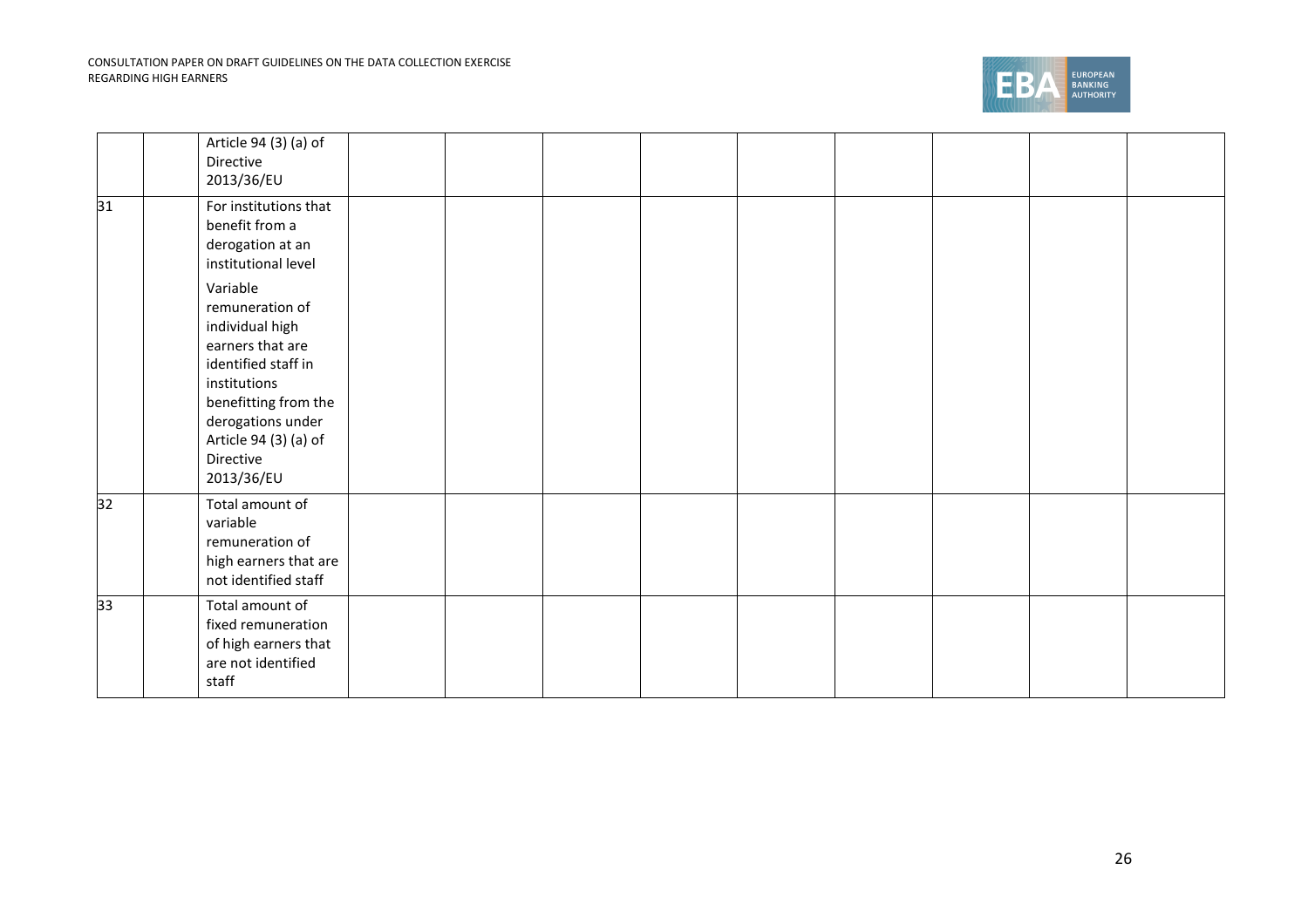

### ANNEX II – Information on the remuneration of high earners – Directive (EU) 2019/2034 (IFD) <sup>3</sup>

|                |                                | Name of the investment firm/group:                                                                                                                                                                                 |  |  |  | Name (free text) |  |                                |                                                        |                                                   |                 |  |  |
|----------------|--------------------------------|--------------------------------------------------------------------------------------------------------------------------------------------------------------------------------------------------------------------|--|--|--|------------------|--|--------------------------------|--------------------------------------------------------|---------------------------------------------------|-----------------|--|--|
|                |                                | The investment firm is a subsidiary of an EU parent undertaking that is subject to Directive<br>2013/36/EU (CRD) that reports data on high earners on a consolidated level?                                        |  |  |  |                  |  | Yes/no                         |                                                        |                                                   |                 |  |  |
|                |                                | The investment firm is a subsidiary of an EU parent undertaking that is subject to Directive (EU)<br>2019/2034 (IFD) that reports data on high earners on a consolidated level?                                    |  |  |  |                  |  |                                | Yes/no (if yes, no individual HE report is to be made) |                                                   |                 |  |  |
|                |                                | EU/EEA state to which the data relate:                                                                                                                                                                             |  |  |  |                  |  | Please select Member State     |                                                        |                                                   |                 |  |  |
|                |                                | Financial year for which remuneration is awarded (year n):                                                                                                                                                         |  |  |  |                  |  | Year                           |                                                        |                                                   |                 |  |  |
|                |                                | Payment bracket (EUR 1mn to less than EUR 2mn; EUR 2mn to less than 3mn; etc.):                                                                                                                                    |  |  |  | Please select    |  |                                |                                                        |                                                   |                 |  |  |
| row            | Referen<br>ce to<br><b>ITS</b> | <b>MB</b><br><b>MB</b><br>Dealing on own Investment<br>advice, order<br><b>Supervisory</b><br>account,<br><b>Management</b><br>function<br>underwriting<br>function<br>execution<br>and placing of<br>linstruments |  |  |  |                  |  | <b>Portfolio</b><br>management | <b>Operation of</b><br><b>MTF/OTF</b>                  | Independent<br><b>control</b><br><b>functions</b> | All other staff |  |  |
| 1              |                                | Number of individuals in<br>senior management                                                                                                                                                                      |  |  |  |                  |  |                                |                                                        |                                                   |                 |  |  |
| $\overline{2}$ |                                | Number of individuals in<br>control functions                                                                                                                                                                      |  |  |  |                  |  |                                |                                                        |                                                   |                 |  |  |
| 3              |                                | Number of other staff                                                                                                                                                                                              |  |  |  |                  |  |                                |                                                        |                                                   |                 |  |  |
| 4              |                                | <b>Total number of high</b><br>earners                                                                                                                                                                             |  |  |  |                  |  |                                |                                                        |                                                   |                 |  |  |
| 5              |                                | Of which: 'identified staff'                                                                                                                                                                                       |  |  |  |                  |  |                                |                                                        |                                                   |                 |  |  |

<sup>&</sup>lt;sup>3</sup> The instructions specified in the ITS on disclosure<sup>3</sup>, with regards to the rows where references to the tables REM1 and REM2 of that ITS are included in Annex II, should be applied.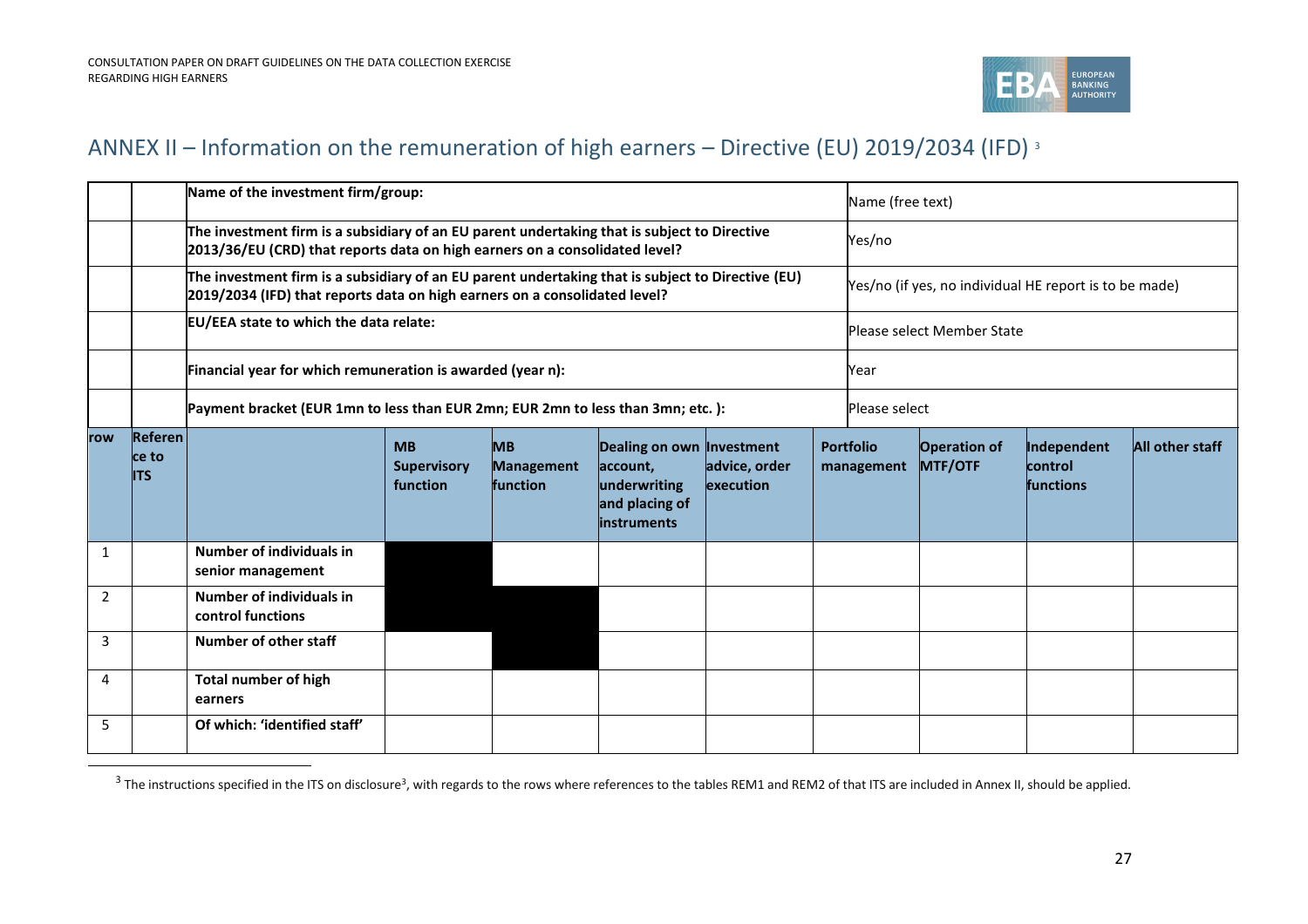#### CONSULTATION PAPER ON DRAFT GUIDELINES ON THE DATA COLLECTION EXERCISE REGARDING HIGH EARNERS



| 6               | REM1             | <b>Total fixed remuneration</b>                          |  |  |  |  |
|-----------------|------------------|----------------------------------------------------------|--|--|--|--|
|                 | Row 2            | (in EUR) in year N                                       |  |  |  |  |
| $\overline{7}$  | REM <sub>1</sub> | Of which: cash-based                                     |  |  |  |  |
|                 | Row 3            |                                                          |  |  |  |  |
| 8               | REM <sub>1</sub> | Of which: shares or                                      |  |  |  |  |
|                 | Row              | equivalent ownership<br>interests                        |  |  |  |  |
|                 | EU-4a            |                                                          |  |  |  |  |
| 9               | REM <sub>1</sub> | Of which: share- linked                                  |  |  |  |  |
|                 | Row 5            | instruments or equivalent<br>non-cash instruments        |  |  |  |  |
| 10              |                  | Of which: other types of                                 |  |  |  |  |
|                 |                  | instruments under point<br>(j)(iii) of Article 32(1) IFD |  |  |  |  |
| 10a             |                  | Of which: non-cash                                       |  |  |  |  |
|                 |                  | instruments which reflect<br>the instruments of the      |  |  |  |  |
|                 |                  | portfolios managed                                       |  |  |  |  |
| 10 <sub>b</sub> |                  | Of which: approved                                       |  |  |  |  |
|                 |                  | alternative arrangements                                 |  |  |  |  |
| 11              | REM <sub>1</sub> | Of which: other forms                                    |  |  |  |  |
|                 | Row 7            |                                                          |  |  |  |  |
| 12              | REM <sub>1</sub> | <b>Total variable remuneration</b>                       |  |  |  |  |
|                 | Row              | (in EUR) in year N                                       |  |  |  |  |
|                 | 10               |                                                          |  |  |  |  |
| 13              | REM <sub>1</sub> | Of which: cash-based                                     |  |  |  |  |
|                 | Row              |                                                          |  |  |  |  |
|                 | 11               |                                                          |  |  |  |  |
| 14              | REM <sub>1</sub> | Of which: deferred                                       |  |  |  |  |
|                 |                  |                                                          |  |  |  |  |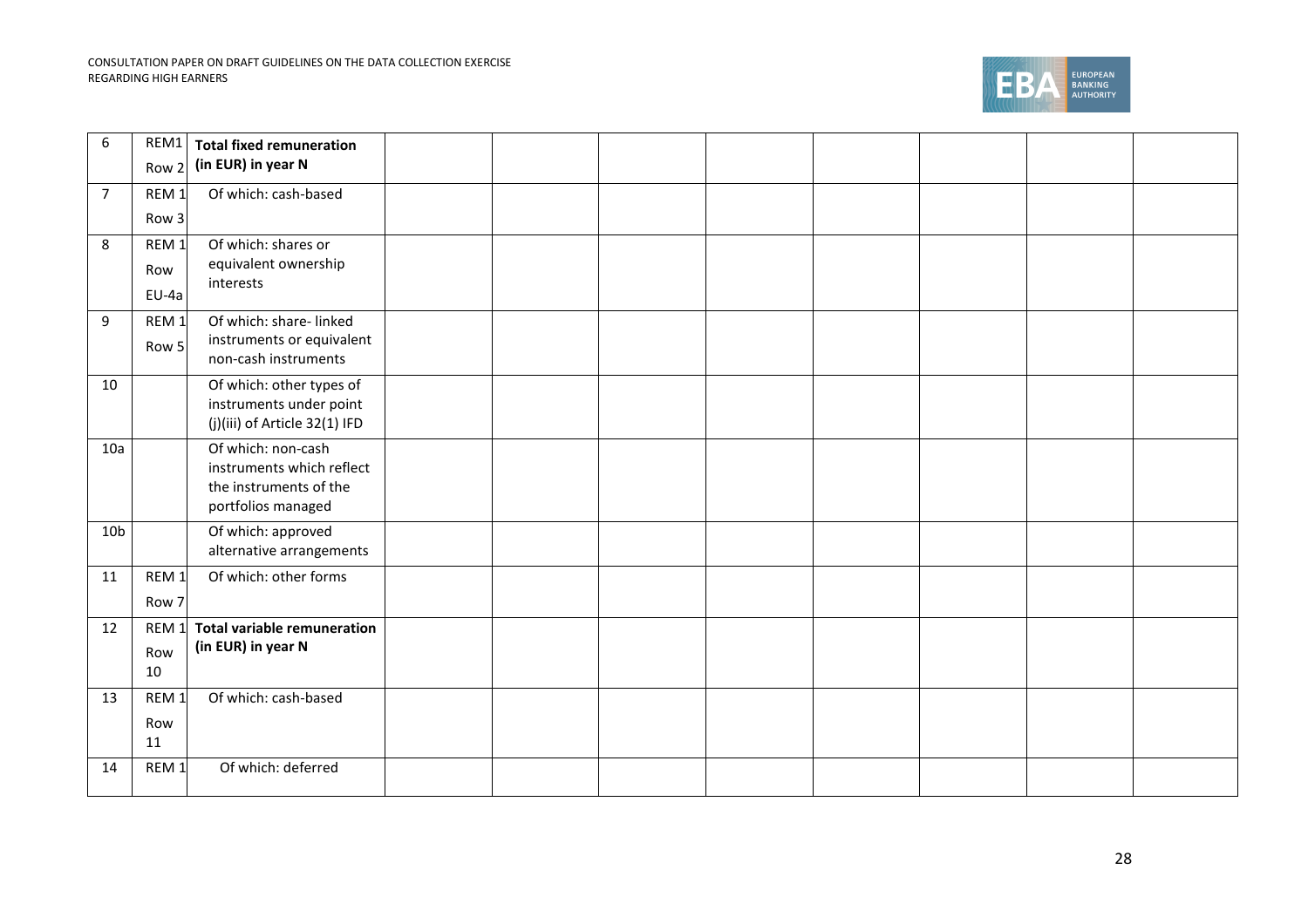#### CONSULTATION PAPER ON DRAFT GUIDELINES ON THE DATA COLLECTION EXERCISE REGARDING HIGH EARNERS

 $\mathbf{\mathbf{\mathbf{\mathbf{\mathbf{-}}}}}$ 



۰.

|                 | Row<br>12                                  |                                                                                                |  |  |  |  |
|-----------------|--------------------------------------------|------------------------------------------------------------------------------------------------|--|--|--|--|
| 15              | REM <sub>1</sub><br>Row<br>13a             | Of which: shares or<br>equivalent ownership<br>interests                                       |  |  |  |  |
| 16              | REM <sub>1</sub><br>Row<br>14a             | Of which: deferred                                                                             |  |  |  |  |
| 17              | REM <sub>1</sub><br>Row<br>13 <sub>b</sub> | Of which: share- linked<br>instruments or equivalent<br>non-cash instruments                   |  |  |  |  |
| 18              | REM <sub>1</sub><br>Row<br>14 <sub>b</sub> | Of which: deferred                                                                             |  |  |  |  |
| 19              | REM <sub>1</sub><br>Row<br>14x             | Of which: other types of<br>instruments under point<br>(j)(iii) of Article 32(1) IFD           |  |  |  |  |
| 20              | REM <sub>1</sub><br>Row<br>14y             | Of which: deferred                                                                             |  |  |  |  |
| 20a             |                                            | Of which non-cash<br>instruments which reflect<br>the instruments of the<br>portfolios managed |  |  |  |  |
| 20 <sub>b</sub> |                                            | Of which: deferred                                                                             |  |  |  |  |
| 20c             |                                            | Of which: approved<br>alternative arrangements                                                 |  |  |  |  |
| 20d             |                                            | Of which: deferred                                                                             |  |  |  |  |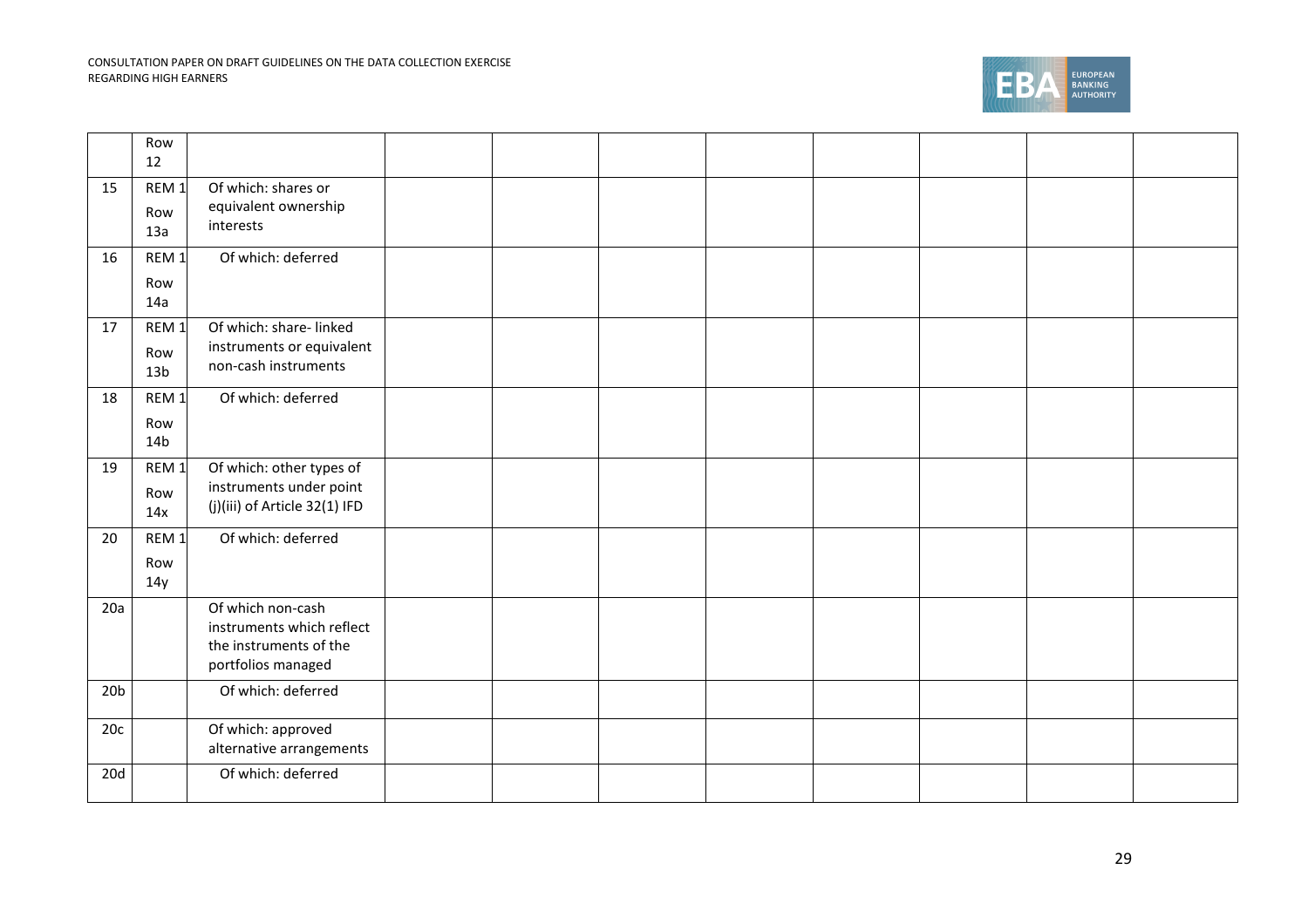

| 21 | REM <sub>1</sub>          | Of which: other forms                                                                                                               |  |  |  |  |
|----|---------------------------|-------------------------------------------------------------------------------------------------------------------------------------|--|--|--|--|
|    | Row                       |                                                                                                                                     |  |  |  |  |
|    | 15                        |                                                                                                                                     |  |  |  |  |
| 22 | REM <sub>1</sub>          | Of which: deferred                                                                                                                  |  |  |  |  |
|    | Row                       |                                                                                                                                     |  |  |  |  |
|    | 16                        |                                                                                                                                     |  |  |  |  |
|    |                           | Additional information regarding the above positions (all the amounts below should be included also in total variable remuneration) |  |  |  |  |
| 23 | REM <sub>2</sub>          | Guaranteed variable                                                                                                                 |  |  |  |  |
|    | Row 1                     | remuneration awards -<br>number of high earners                                                                                     |  |  |  |  |
|    |                           |                                                                                                                                     |  |  |  |  |
| 24 | REM <sub>2</sub><br>Row 2 | Guaranteed variable<br>remuneration awards -                                                                                        |  |  |  |  |
|    |                           | Total amount                                                                                                                        |  |  |  |  |
| 25 |                           | REM 2 Severance payments                                                                                                            |  |  |  |  |
|    |                           | Row $6$ awarded during the financial                                                                                                |  |  |  |  |
|    |                           | year - Number of high                                                                                                               |  |  |  |  |
|    |                           | earners                                                                                                                             |  |  |  |  |
| 26 | REM <sub>2</sub><br>Row 7 | Severance payments<br>awarded during the financial                                                                                  |  |  |  |  |
|    |                           | year - Total amount                                                                                                                 |  |  |  |  |
| 27 |                           | Number of beneficiaries of                                                                                                          |  |  |  |  |
|    |                           | contributions to                                                                                                                    |  |  |  |  |
|    |                           | discretionary pension                                                                                                               |  |  |  |  |
|    |                           | benefits in year N                                                                                                                  |  |  |  |  |
| 28 |                           | Total amount of<br>contributions to                                                                                                 |  |  |  |  |
|    |                           | discretionary pension                                                                                                               |  |  |  |  |
|    |                           | benefits in year N                                                                                                                  |  |  |  |  |
| 29 |                           | Total amount of variable                                                                                                            |  |  |  |  |
|    |                           | remuneration awarded for                                                                                                            |  |  |  |  |
|    |                           | multi-year periods under                                                                                                            |  |  |  |  |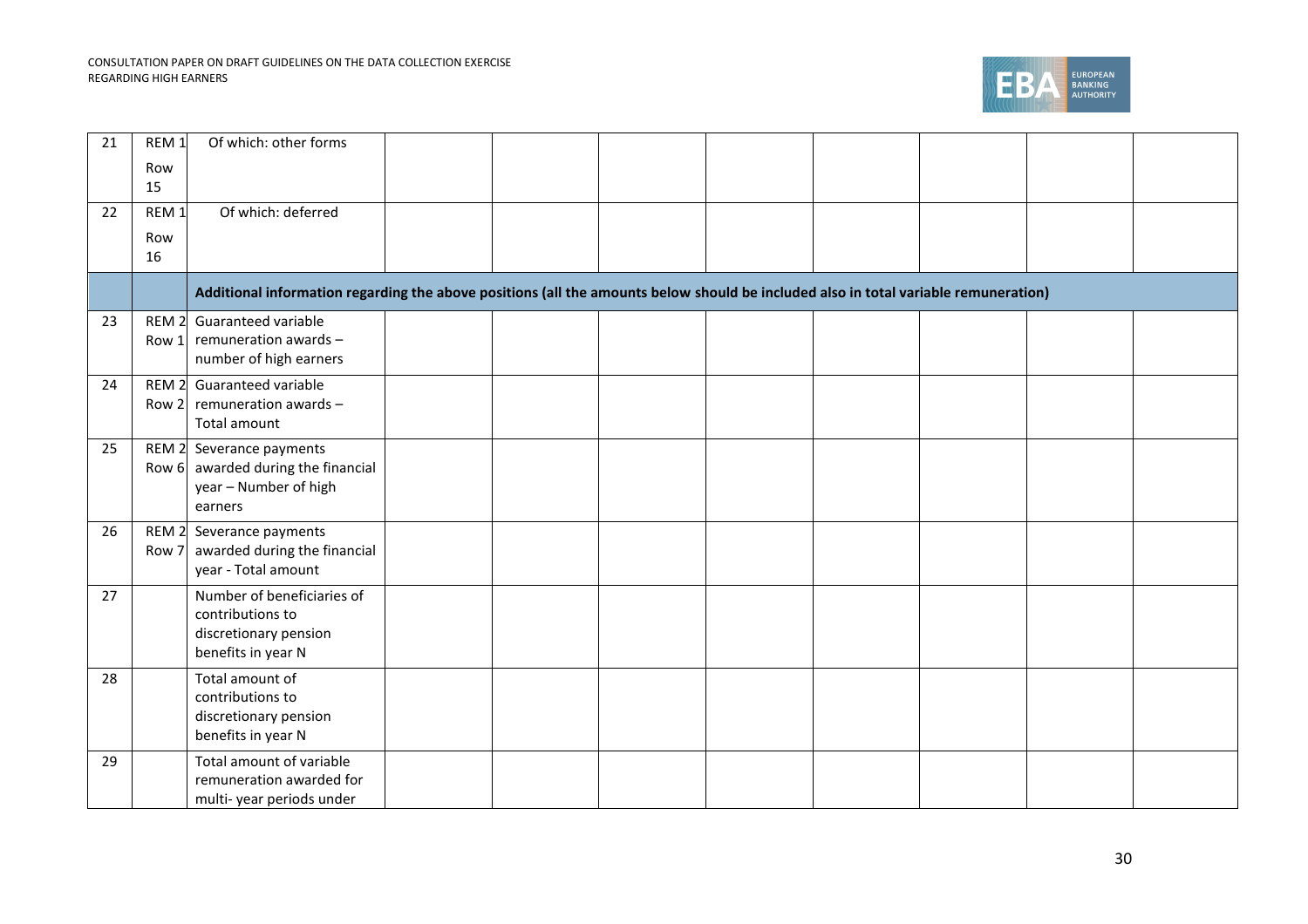

|    | programmes which are not<br>revolved annually                                                                                                                                                                  |  |  |  |  |
|----|----------------------------------------------------------------------------------------------------------------------------------------------------------------------------------------------------------------|--|--|--|--|
| 30 | For investment firms that<br>benefit from a derogation at<br>an institutional level                                                                                                                            |  |  |  |  |
|    | Number of high earners<br>benefitting from the<br>derogations under Article<br>32(4)(a) of Directive (EU)<br>2019/2034                                                                                         |  |  |  |  |
| 31 | For investment firms that<br>benefit from a derogation at<br>an institutional level                                                                                                                            |  |  |  |  |
|    | Thereof variable<br>remuneration of high<br>earners that are identified<br>staff, where the investment<br>firm is benefitting from the<br>derogations under Article<br>32(4)(a) of Directive (EU)<br>2019/2034 |  |  |  |  |
| 32 | Total amount of variable<br>remuneration of high<br>earners that are not<br>identified staff                                                                                                                   |  |  |  |  |
| 33 | Total amount of fixed<br>remuneration of high<br>earners that are not<br>identified staff                                                                                                                      |  |  |  |  |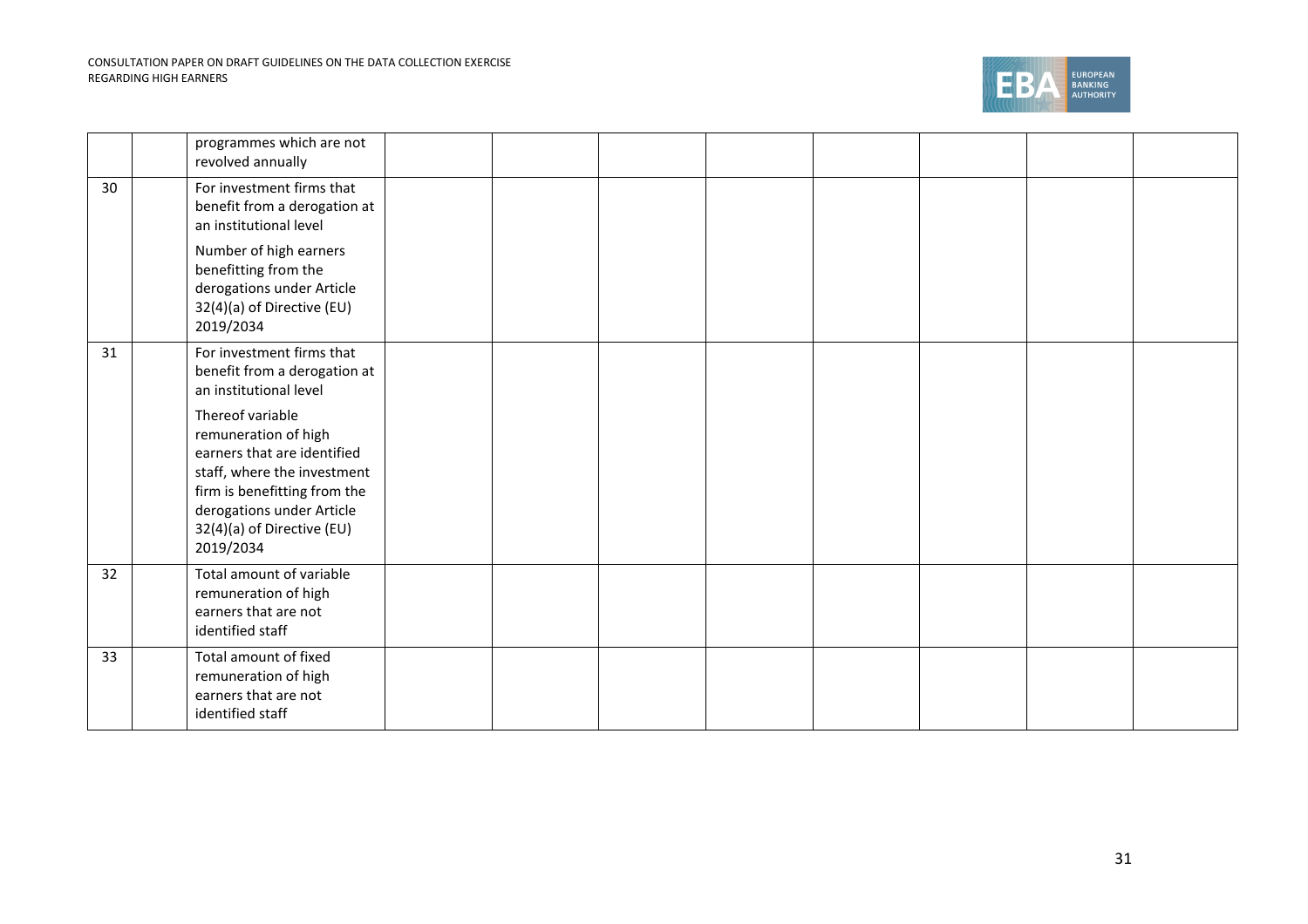

### ANNEX III – Data quality checks

Institutions, investment firms and competent authorities should apply the following data quality checks, as applicable, with regard to ANNEX I and ANNEX II.

| <b>Row</b> | Data quality check                                                                                                                                                                                                                                                                                                                                                                                                                                                                                                                                                                                                                                                                                               |
|------------|------------------------------------------------------------------------------------------------------------------------------------------------------------------------------------------------------------------------------------------------------------------------------------------------------------------------------------------------------------------------------------------------------------------------------------------------------------------------------------------------------------------------------------------------------------------------------------------------------------------------------------------------------------------------------------------------------------------|
| $1$ to 5   | The number of staff reported should be integer numbers.                                                                                                                                                                                                                                                                                                                                                                                                                                                                                                                                                                                                                                                          |
| 4          | The number in row 4 should be equal to the sum of row 1 to 3                                                                                                                                                                                                                                                                                                                                                                                                                                                                                                                                                                                                                                                     |
| 5          | The number in row 5 should be lower or equal to the number in row 4                                                                                                                                                                                                                                                                                                                                                                                                                                                                                                                                                                                                                                              |
| 6          | The total fixed remuneration should be the sum of the rows 7 to 11                                                                                                                                                                                                                                                                                                                                                                                                                                                                                                                                                                                                                                               |
| 12         | The total variable remuneration should be the sum of the rows 13, 15, 17, 19, 21<br>in Annex I and with regard to Annex II the sum of the rows 13, 15, 17, 19, 20a,<br>20c, 21                                                                                                                                                                                                                                                                                                                                                                                                                                                                                                                                   |
| 12         | The total variable remuneration should not be lower than the sum rows 24, 26,<br>28 and 29                                                                                                                                                                                                                                                                                                                                                                                                                                                                                                                                                                                                                       |
| 12         | The sum of deferred remuneration in rows 14, 16, 18, 20, 22 of Annex I and with<br>regard to Annex II in rows 14, 16, 18, 20, 20b, 20d, 22 should not be higher than<br>the value in row 12                                                                                                                                                                                                                                                                                                                                                                                                                                                                                                                      |
|            | Correctness of the selected payment band: For each business area, the sum of<br>the fixed remuneration (row 6) and the variable remuneration (row 12) divided<br>by the number of high earners (row 4) should result in a value that is within the<br>selected payment band.                                                                                                                                                                                                                                                                                                                                                                                                                                     |
|            | Ratio of deferred remuneration: The sum of deferred remuneration in rows in<br>rows 14, 16, 18, 20, 22 of Annex I and with regard to Annex II in rows 14, 16, 18,<br>20, 20 b, 20 d, 22 after the deduction of the values in rows 24, 26, 31 and 32<br>should be higher than or equal to 0.4 times the value in row 12 after the<br>deduction of the value in row 32.<br>Institutions and investment firms should consider that this simplified validation<br>rule if for benchmarking purposes only and is not a validation of the compliance<br>the<br>remuneration<br>requirements<br>regarding guaranteed variable<br>with<br>remuneration and severance payments, i.e. while the full amounts are deducted, |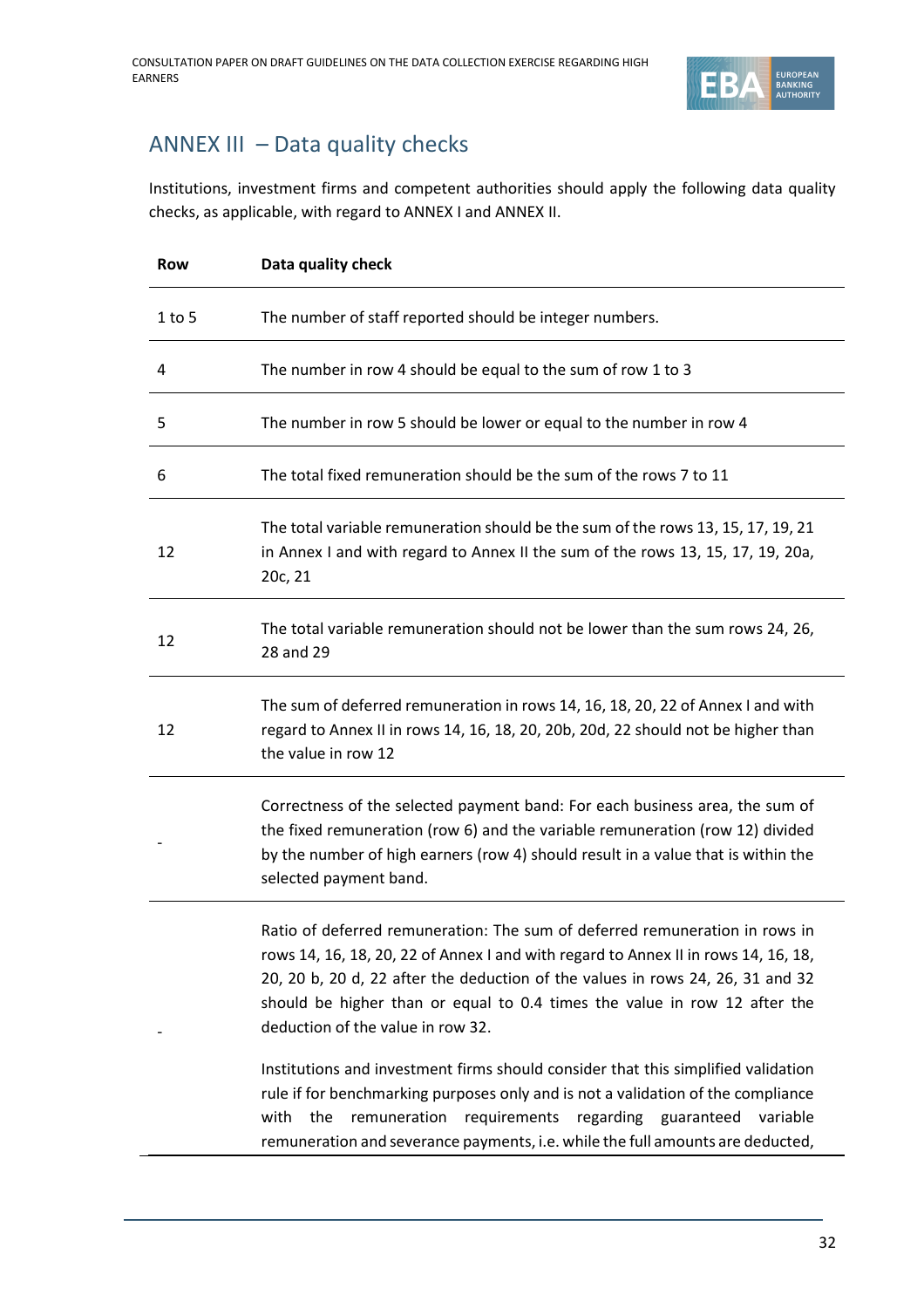-



parts of the amounts are possibly subject to the requirement to pay out parts of the variable remuneration under deferral arrangements.

This validation rule does not apply to institutions and investment firms where all high earners benefit from the derogation to the requirement to pay out parts of the variable remuneration under deferral arrangements under Article 94 (3) (a) of Directive 2013/36/EU or Article 32(4) (a) of Directive (EU) 2019/2034.

Payout in instruments: The sum of rows 15, 17 and 19 of Annex I and 15, 17, 19, 20a and 20c of Annex II after deducting the values in rows 24, 26, 31 and 32 should be higher than or equal to 0.5 times the value in row 12 after the deduction of the values in rows 31 and 32.

Institutions and investment firms should consider that this simplified validation rule if for benchmarking purposes only and is not a validation of the compliance with the remuneration requirements regarding guaranteed variable remuneration and severance payments, i.e. while the full amounts are deducted, parts of the amounts are possibly subject to the requirement to pay out parts of the variable remuneration in instruments.

This validation rule does not apply to institutions and investment firms where all high earners benefit from the derogation the requirement to pay out parts of the variable remuneration in instruments under Article 94 (3) (a) of Directive 2013/36/EU or Article 32(4) (a) of Directive (EU) 2019/2034.

Ratio between variable and fixed remuneration in institutions: With regard to identified staff in institutions (Annex I) the variable remuneration in row 12 after the deduction of the values in rows 24, 26a and 32 divided by the fixed remuneration in row 6 after the deduction of the value in row 33 should be, as applicable, at or below 100% or 200%. This validation rule does not apply to the business area 'All staff in subsidiaries subject to a specific remuneration framework'.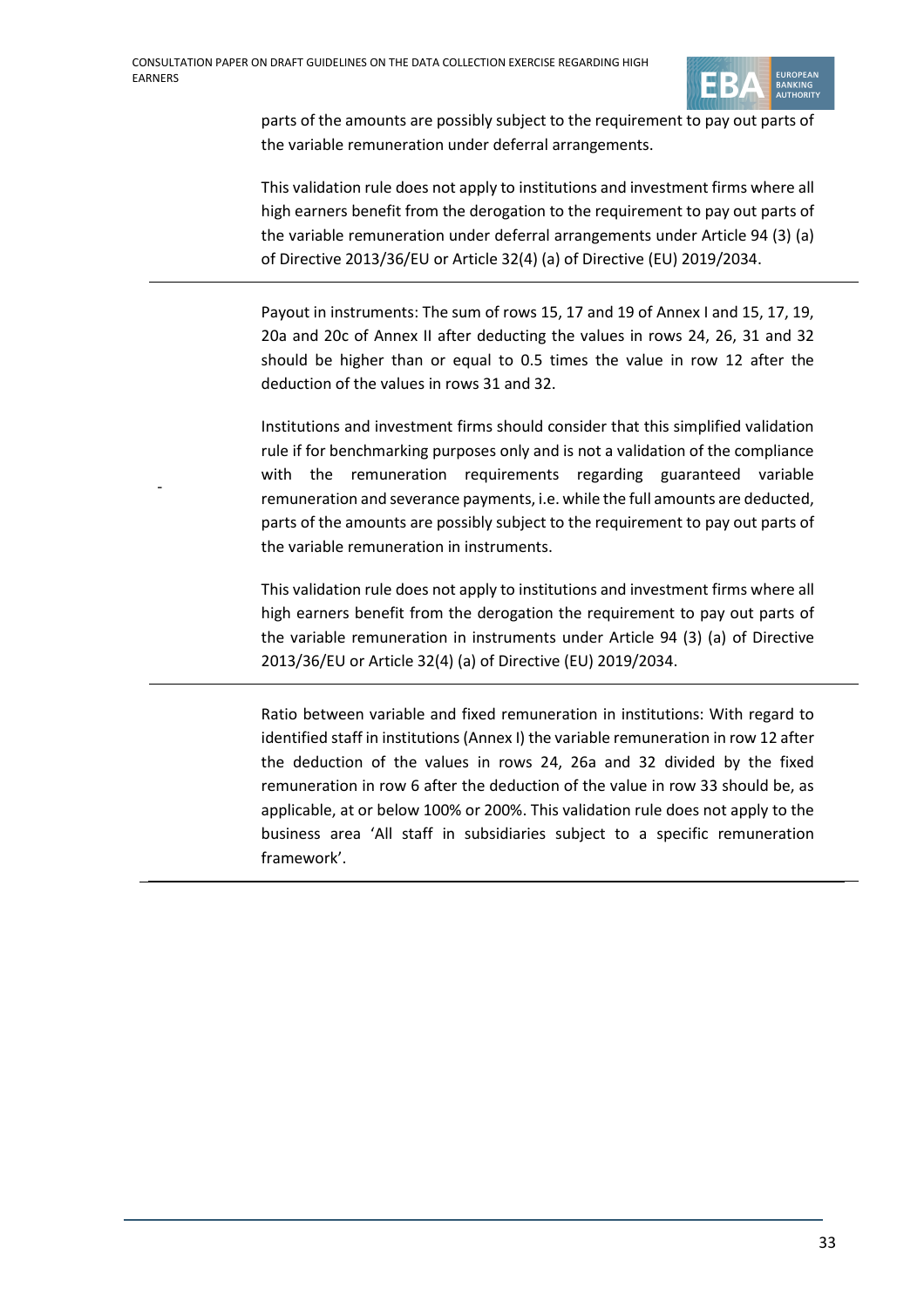

# 5. Accompanying documents

### 5.1 Draft cost-benefit analysis/impact assessment

Article 16(2) of Regulation (EU) No 1093/2010 of the European Parliament and of the Council of 24 November 2010 establishing a European Supervisory Authority (European Banking Authority) (EBA Regulation)<sup>19</sup> provides that the EBA should carry out an analysis of 'the potential related costs and benefits' of any guidelines it develops. Such analyses shall be proportionate in relation to the scope, nature and impact of the guidelines. This analysis should provide an overview of the findings regarding the problem to be dealt with, the solutions proposed and the potential impact of these options.

The EBA is updating the existing Guidelines on the annual data collection exercise regarding high earners for which an impact assessment has already been carried out when it was first published in 2012.

The baseline scenario for the impact assessment includes the existing EBA Guidelines, as well as the disclosure requirements and changes, included in the CRD and the IFD. It also considers the obligation of the competent authorities to collect high earner data and submit them to the EBA, which is encoded in Article 75 (3) of the CRD and Article 34 (4) of the IFD. Despite many similarities, the two data collections are separate, because they refer to two distinct regulatory frameworks and because some of the underlying remuneration requirements differ.

The impact assessment does not consider additional data that may be collected by competent authorities and is limited to the marginal effects of the updated Guidelines in comparison to the baseline scenario.

#### No changes in scope

In the past, both investment firms and institutions were subject to the provisions under CRD that required submitting to the competent authorities data on high earners. With the entry into force of the IFR/IFD rules, the regulatory framework was split into two separate directives, but the scope of the high earner data collection exercise overall stays the same. Minor changes in scope stem from the specific scope of the IFD that, differently to the previously applicable CRD, includes all investment firms. However, the data collection on high earners is limited to investment firms that are not small and non-interconnected (i.e. Investment firms that fulfil all the requirements under Article 12(1) of the IFR). Therefore, there is no cost incurred by the guidelines in terms of change in scope.

#### Data on derogations to the requirements to pay out the variable remuneration in instruments and under deferral arrangements

CRD and IFD introduced derogations to the requirements to pay out the variable remuneration in instruments and under deferral arrangements. A requirement to provide information on the extent to which such derogations are used has been included in the disclosure requirements under CRR and

<sup>19</sup> <https://eur-lex.europa.eu/legal-content/EN/TXT/?uri=celex%3A32010R1093>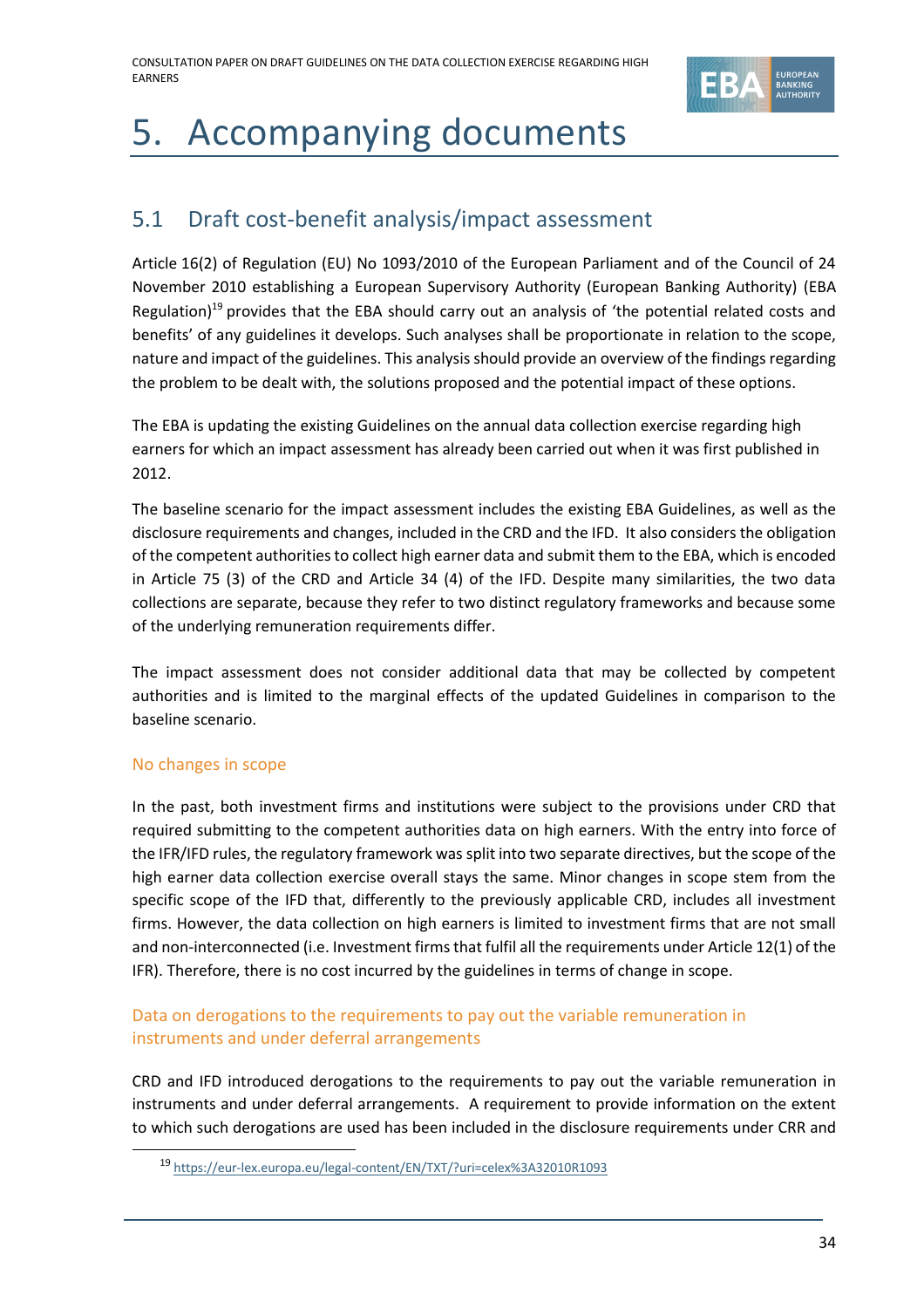

IFR. The CRD and IFD require competent authorities to collect such information from institutions and investment firms. Competent authorities are required to submit the information to the EBA. The guidelines specify the collection of the disclosed information. The change is thus a consequence of the mandate provided by the new legislation, and the guidelines themselves do not impose any additional burden or costs on institutions and investment firms.

#### Alignment with the ITS on Disclosures

The alignment of the tables for data collection with the tables under the guidelines on remuneration benchmarking and the ITS on Disclosures entailed changes to the previous guidelines that ensure consistency in table structure and terminology of positions already defined in the ITS and the EBA guidelines. Only rows that are relevant for the high earners data collection have been included, or rows that can be used to validate the quality of the data provided.

The data collection for high earners concerns only a small number of individuals, i.e. those earning more than EUR 1 million. Not all high earners are identified staff and therefore not all of their remuneration is part of the disclosures by institutions or investment firms. However, the datapoints collected for high earners will be the same due to the alignment of tables.

This approach will minimize additional work for the purpose of this specific exercise, by leveraging the data and data definitions that already exists in house.

#### Data quality provisions

The existing Guidelines are addressing only the competent authorities, specifying processes and data quality checks to be conducted to ensure completeness and plausibility of the data. Nevertheless, it is expected that the institutions and investment firms included in the scope of the data collection will do these checks as well.

The revised Guidelines are directed instead towards competent authorities, institutions, and investment firms. The requirements for data quality assessment was explicitly extended also to the institutions and investment firms.

The Guidelines also provide some guidance on the type of data quality checks to be conducted to ensure plausible and complete result. It was decided not to include a detailed list of data quality checks (formulas) to reduce the burden for institutions and investment firms of formula-based checks in reporting systems that concern only a limited number of staff. Considering the limited number of staff and data points, providing specific formulas has been considered unnecessary and disproportionate.

#### Conclusion

The impact of the Guidelines is expected to be very low, given that most changes stem directly from CRD and IFD mandates. Moreover, the main change not connected to the IFR IFD mandate – the alignment with the ITS Disclosures – aims to leverage the existing data collections, facilitate the data flows, and therefore ease the burden on institutions submitting the data.